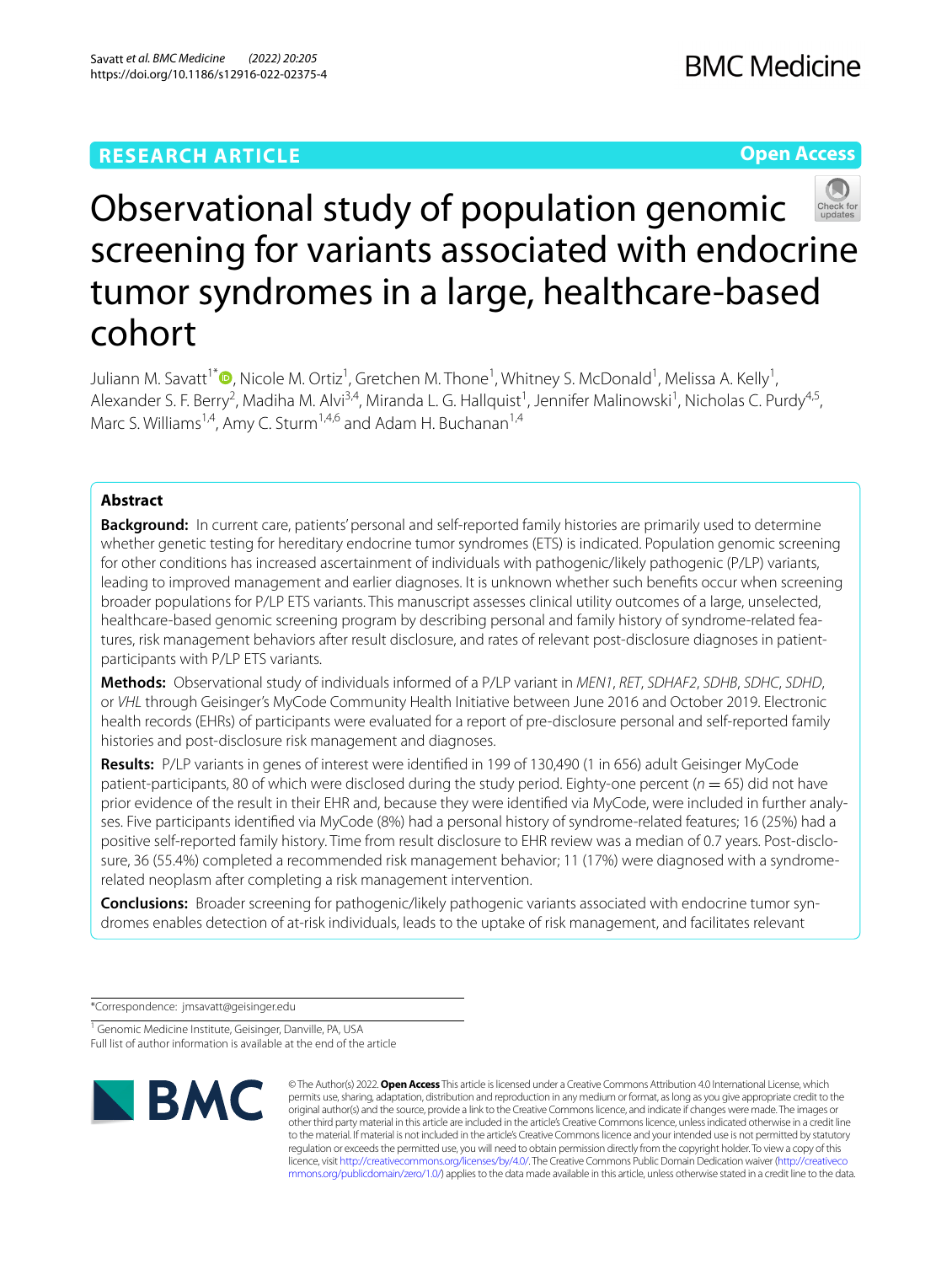diagnoses. Further research will be necessary to continue to determine the clinical utility of screening diverse, unselected populations for such variants.

**Keywords:** MEN 1, MEN 2, VHL, Succinate dehydrogenase, Genomic screening, Medullary thyroid cancer, Paraganglioma

## **Background**

Several autosomal dominant, hereditary syndromes are associated with an increased risk of developing tumors of the endocrine and neuroendocrine system, including multiple endocrine neoplasia type 1 (MEN 1; OMIM 131100), multiple endocrine neoplasia type 2 (MEN 2; OMIM 155240, 171400, 155240), hereditary paraganglioma and pheochromocytoma (PGL/PCC; OMIM 115310, 605373, 601650, 168000), and von Hippel-Lindau (VHL; OMIM 193300) syndromes  $[1]$  $[1]$ . These conditions are considered rare disorders, with a collective disease prevalence of approximately 1 in 8500 [[2\]](#page-13-1).

MEN 1 is caused by heterozygous, loss-of-function variants in the *MEN1* tumor suppressor gene (OMIM 613733) and is associated with endocrine and non-endocrine features. Individuals with MEN 1 have an increased risk of developing parathyroid gland hyperplasia, pituitary neoplasms, pancreatic neuroendocrine tumors, and, less commonly, adrenocortical tumors, lipomas, angiofbromas, collagenomas, meningiomas, ependymomas, schwannomas, leiomyomas, and leiomyosarcomas [[3,](#page-13-2) [4](#page-13-3)].

MEN 2 is caused by missense, heterozygous, gain-offunction variants in the *RET* protooncogene (OMIM 164761) and is associated with an increased risk for medullary thyroid cancer. MEN 2 includes two clinically defned subtypes—MEN 2A and MEN 2B. MEN 2A can be further subdivided into classical MEN 2A, MEN 2A with cutaneous lichen amyloidosis (MEN 2A and CLA), MEN 2A and Hirschsprung disease (MEN 2A and HD), and familial medullary thyroid cancer (FMTC). Depending on the MEN 2A subtype, individuals might be at an increased risk for pheochromocytoma, primary hyperparathyroidism, cutaneous lichen amyloidosis, and/or Hirschsprung disease [[5\]](#page-13-4). MEN 2B is associated with an earlier onset of MTC and pheochromocytomas compared to MEN 2A and may present with additional physical features including mucosal neuromas, intestinal ganglioneuromatosis, and characteristic physical features. Associations between MEN 2 subtype, aggressiveness of MTC, and the protein codon impacted by the DNA variant have been established [[5\]](#page-13-4).

PGL/PCC syndromes are caused by heterozygous, lossof-function variants in genes coding for proteins involved in the mitochondrial respiratory chain complex II, including, but not limited to, *SDHAF2* (OMIM 613019), *SDHB* (OMIM 185470), *SDHC* (OMIM 602413), and *SDHD* (OMIM 602690) (hereafter referred to as "*SDHx*" genes)*.* Individuals with PGL/PCC syndromes are at an increased risk of developing paragangliomas, pheochromocytomas, renal cell carcinoma, and gastrointestinal stromal tumors (GISTs)  $[6-8]$  $[6-8]$ . Although heterozygous, pathogenic/likely pathogenic (P/LP) variants in these *SDHx* genes increase the risk for paragangliomas, the location of these tumors, biochemical phenotype, and risk for malignancy have been correlated with the gene impacted [[9\]](#page-13-7). Additionally, *SDHAF2* and *SDHD* exhibit a parent-of-origin efect in which tumor development primarily occurs in individuals that inherit the variant on the paternal allele [[10\]](#page-14-0). Homozygous and compound heterozygous P/LP variants in *SDHx* genes are associated with biochemical disorders such as the mitochondrial complex II deficiencies  $[11]$ . Since these are severe, earlyonset disorders that usually are diagnosed clinically, they are not considered in this study.

Finally, VHL syndrome is caused by heterozygous, lossof-function variants in the *VHL* tumor suppressor gene (OMIM 602690). Individuals with such variants are at an increased risk for hemangioblastomas of the brain, spinal cord, and retina; renal cell carcinoma; pheochromocytomas; paragangliomas; pancreatic neuroendocrine tumors; and papillary cystadenomas of the epididymis and broad ligament [[12](#page-14-2)].

It is recommended that individuals with P/LP variants in *MEN1*, *RET*, an *SDHx* gene, or *VHL* undergo periodic biochemical and imaging surveillance for associated phenotypes [[4,](#page-13-3) [9,](#page-13-7) [13–](#page-14-3)[20\]](#page-14-4). Should endocrine tumors or other features be identifed through this surveillance, additional symptomatic management may be indicated (e.g., hyperparathyroidism in a patient with MEN 1 may warrant parathyroidectomy). Additionally, prophylactic thyroidectomy is considered for individuals with P/LP *RET* variants  $[5, 18]$  $[5, 18]$  $[5, 18]$  $[5, 18]$ .

Germline genetic testing for these hereditary syndromes has historically been pursued when an individual's personal and/or self-reported family history is suggestive of the condition (e.g., *RET* sequencing when a person is diagnosed with medullary thyroid cancer or *SDHx* testing after a paraganglioma of the head or neck is diagnosed), as the presence of a P/LP variant informs additional tumor risks, guides risk management, and enables testing of at-risk relatives  $[5, 21-24]$  $[5, 21-24]$  $[5, 21-24]$  $[5, 21-24]$ . However, recent studies examining clinical genetic testing practices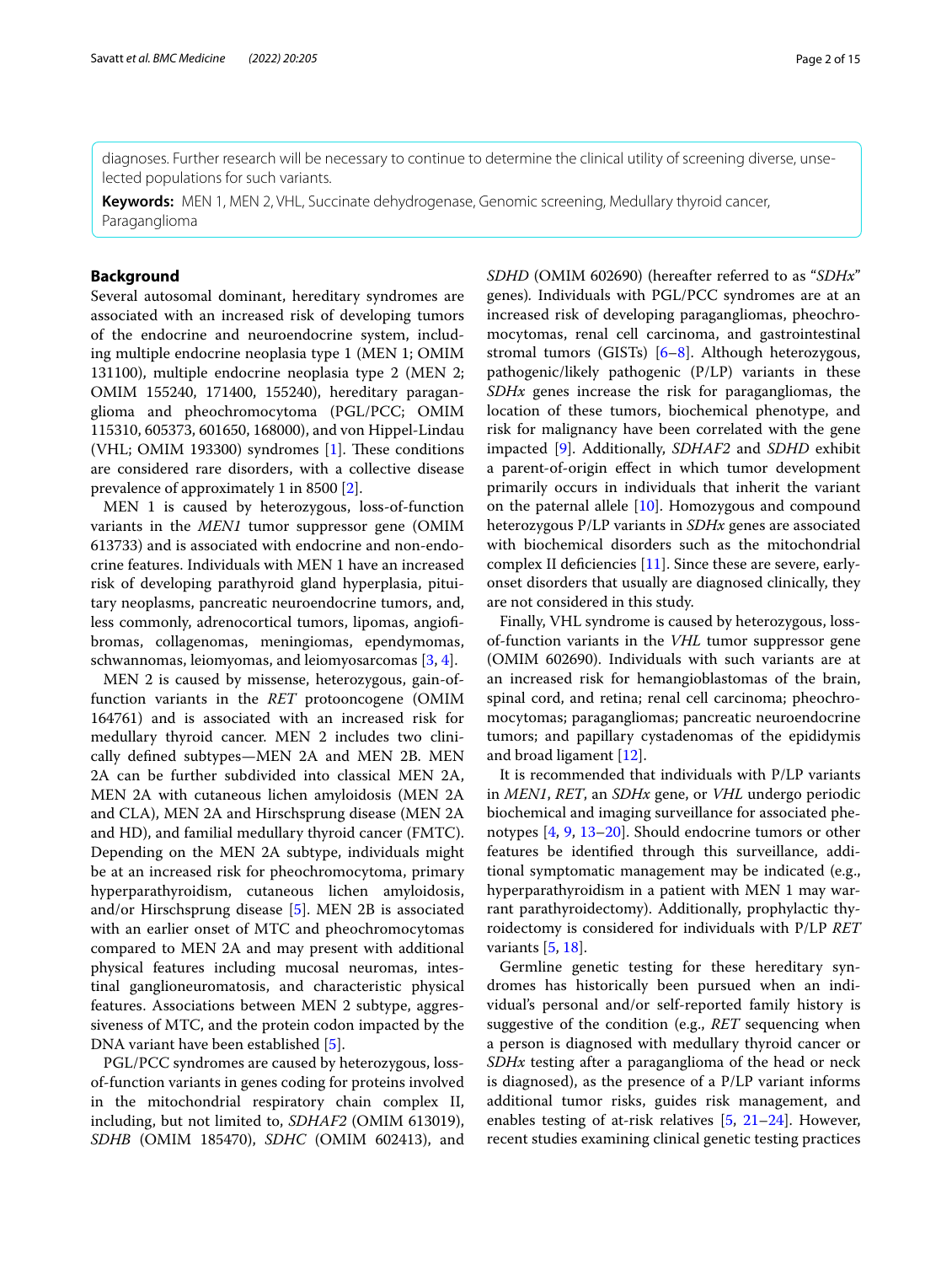for other hereditary cancer syndromes and familial hypercholesterolemia have shown that indication-based genetic testing fails to identify a substantial proportion of at-risk individuals [[25–](#page-14-8)[30\]](#page-14-9). Furthermore, more comprehensive identifcation of variants in unselected individuals via genomic screening leads to risk management, can assist in syndrome-related diagnoses [[26,](#page-14-10) [31](#page-14-11)], and may be cost-efective in some populations [\[32](#page-14-12)].

It is unclear whether these benefts of improved ascertainment of at-risk individuals or positive impacts on risk management are present when screening broader cohorts for ETS risk. Here, we describe an observational study examining a healthcare system that screens biobank participants for P/LP variants in genes associated with MEN 1, MEN 2, PGL/PCC, or VHL. In particular, we describe the personal and self-reported family history of syndrome-related features in patient-participants ascertained through the Geisinger MyCode® Community Health Initiative (MyCode), their risk management behaviors after receiving a result, and the rates of relevant post-disclosure diagnoses of neoplasms and other syndrome-related features.

## **Methods**

This study aims to provide critical insights needed to inform future genomic screening of unselected populations for ETS and support studies of longer-term clinical outcomes of genomic screening for ETS risk.

## **MyCode Community Health Initiative**

As described elsewhere, MyCode is a population health genomics project with more than 300,000 consented participants  $[33, 34]$  $[33, 34]$  $[33, 34]$  $[33, 34]$ . The aim of the MyCode study is to provide participant data to enable translational research [[33\]](#page-14-13). Any pediatric or adult Geisinger patient can voluntarily enroll in MyCode at primary care and specialty clinics throughout Geisinger regardless of their clinical history  $[26]$  $[26]$  $[26]$ . Those who enroll consent to health-based research including genomic analysis and during consent are informed that medically important genomic results will be reported to them [\[35](#page-14-15)]. MyCode participants overall have higher rates of self-reported White race and non-Hispanic ethnicity, older median age, and higher comorbidity index compared to the overall Geisinger population [\[26](#page-14-10)]. A subset of MyCode participants have undergone exome sequencing as part of the DiscovEHR collaboration with Regeneron Genetics Center [[35,](#page-14-15) [36\]](#page-14-16).

In 2013, the MyCode consent outlining participation in the research initiative was amended to enable the disclosure of actionable genomic fndings to participants; individuals who enrolled prior to this date were invited to reconsent [[33,](#page-14-13) [36](#page-14-16)]. In 2015, Geisinger began returning clinically actionable results to adult  $(\geq$  age 18) MyCode participants through the Genomic Screening and Counseling program (GSC) [\[37](#page-14-17)[–39\]](#page-14-18). As part of GSC, variant call fles generated through exome sequencing are analyzed for P/LP variants in actionable genes selected by MyCode leadership [[26\]](#page-14-10). The MyCode gene list is periodically revised based on emerging evidence and, as of March 2022, includes 59 genes designated for assessment and return as secondary fndings on indication-based testing by the American College of Medical Genetics and Genomics Secondary Findings V2.0 and *HFE* (OMIM 613609; only individuals homozygous for NM\_000410.3:c.845G>A (p. Cys-282Tyr)), associated with hereditary hemochromatosis [[36](#page-14-16), [40\]](#page-14-19). Copy number variants are not systematically examined in the current variant analysis pipeline. If confrmed and classifed as P/LP by a CLIA-certifed, clinical genetic testing laboratory, variants are disclosed to participants and their primary care providers (PCPs) and added to their electronic health record (EHR) problem list. PCPs are provided with brief "just in time" education along with the result notifcation that summarizes the condition, risks, and recommended management  $[38]$  $[38]$ . The GSC team attempts to reach all participants via three phone and/or EHR patient portal messages. Finally, all participants are sent a follow-up letter including details about the result and information for family members [[38,](#page-14-20) [39\]](#page-14-18). GSC covers the cost of clinical confrmation of the variant, and all participants are ofered complimentary genetic counseling following result disclosure that includes a discussion of the result, management recommendations, and implications for family members [\[38](#page-14-20)].

## **Sample population**

As of July 2021, exome sequencing data from 130,490 adult Geisinger MyCode participants had been reviewed by the MyCode variant fltration and screening pipeline for P/LP sequence variants in genes designated as actionable (hereafter referred to as "participants with reviewed exome sequencing") [[36\]](#page-14-16), including  $P/LP$  variants in *MEN1*, *RET*, *SDHAF2*, *SDHB*, *SDHC*, *SDHD*, and *VHL*. To allow for enough time post-disclosure for participants to have the opportunity to follow up on their result, we focus on individuals with a P/LP variant in *MEN1*, *RET*, an *SDHx* gene, or *VHL* disclosed between June 2016 and October 2019. Because this study aims to provide insights on screening broader, unselected populations for ETS, analyses further focus on the subset of participants without documentation of a genetic or clinical diagnosis consistent with the variant identifed prior to MyCode result disclosure (hereafter referred to as "participants identifed via MyCode") (Fig. [1\)](#page-3-0).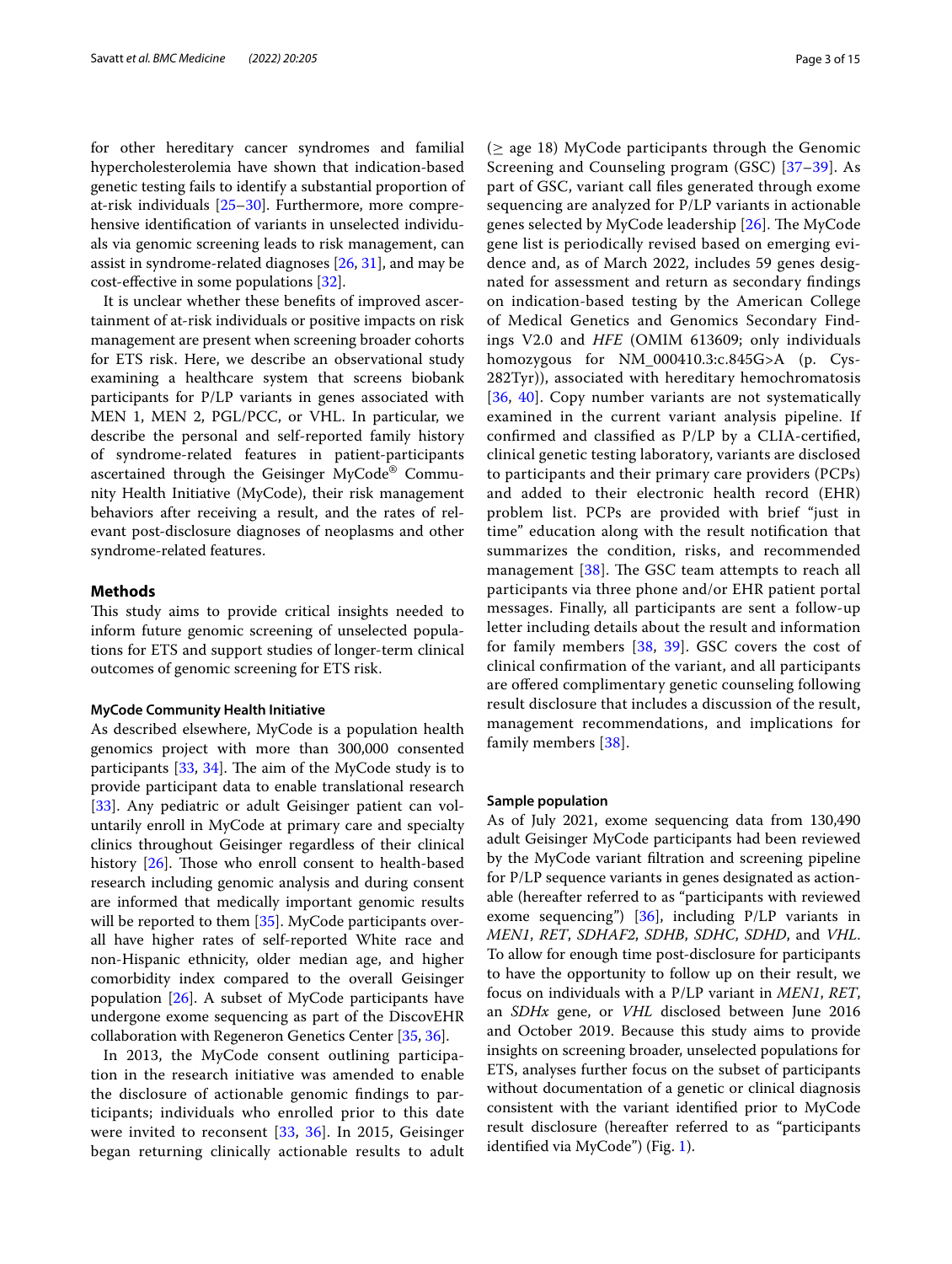

## <span id="page-3-0"></span>**Variant prevalence and genetic relatedness in Geisinger MyCode participants with reviewed exome sequencing**

To report on variant prevalence in the unrelated adult MyCode participants with reviewed exome sequencing, genetic relatedness among those who were found to have a P/LP variant through the variant fltration and screening pipeline [[32](#page-14-12)] was identifed. First- and seconddegree familial relationships were identifed from exome sequence data using Pedigree Reconstruction and Identifcation of the Maximally Unrelated Set (PRIMUS) [\[41](#page-14-21)]. Code derived from the ukbtools [\[42](#page-14-22)] package was used to remove the fewest number of genetically related participants from the cohort of adult MyCode participants with reviewed exome sequencing to generate cohorts without frst- and second-degree relatives. Two estimates of variant prevalence among unrelated participants were generated. The first estimate preferentially retained variant-positive participants among related pairs. For all pairs of frst- and second-degree relatives in the adult MyCode cohort, the relative without a variant was removed. If

both relatives had a variant, one was randomly removed. If neither relative had a variant, the one with the most relatives in the cohort was removed to minimize the number of participants dropped. If both variant-negative relatives had the same number of relatives in the cohort, one was randomly removed. Related pairs were re-calculated after each participant was dropped to minimize the total number of participants removed. The second estimate randomly retained one member of a related pair without regard to variant status. For all pairs of first- and second-degree relatives in the adult MyCode cohort, the one with the most relatives in the cohort was removed; otherwise, one was randomly removed. Related pairs were re-calculated after each participant was dropped to minimize the total number of participants removed.

## **Outcomes in participants identifed via MyCode**

To characterize the personal and self-reported family history of ETS-associated features and clinical follow-up post-result disclosure in participants identifed through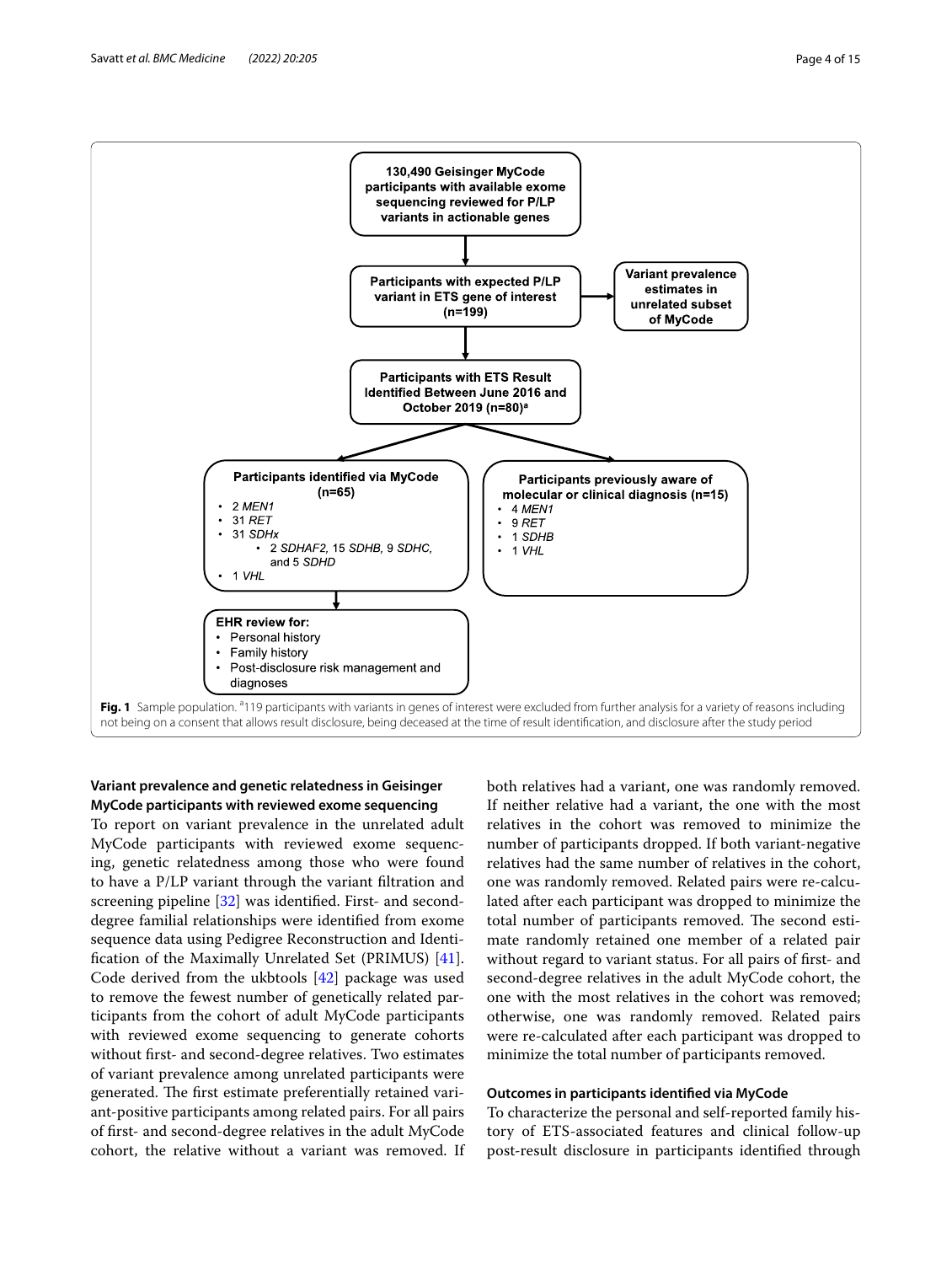MyCode, two independent reviews of the participants' Geisinger EHRs were completed between May and July 2020 by certifed genetic counselors (JMS, NMO, GMT). Reviewers followed a chart review abstraction guide to search the EHR and collect defned felds of interest, including personal and self-reported family history of syndrome-related fndings and recommended surveillance and risk reduction activities based on the participant's variant (Table [1\)](#page-5-0). Personal and self-reported family history included history recorded at or prior to result disclosure. Reviewers examined the problem list and utilized the EHR search function to assess the personal history of syndrome-related features and post-disclosure diagnoses. Biochemical abnormalities such as hypercalcemia were not considered evidence of personal history given the nonspecifc nature of these fndings.

Participant-provided family history was captured from chart notes, the family history summary, and pedigree collected by GSC genetic counselors (if available). Reviewers used genetic relatedness data to attempt to determine if any self-reported family history of ETSrelated features was secondary to MyCode result disclosure in the family member. ETS-related features reported in family members that were identifed due to result disclosure via MyCode were not included in the analysis (e.g., if a family member was reported to have a *RET* variant by the participant, but genetic relatedness data enabled us to determine this result was identifed via MyCode, this was not counted as syndrome-related family history).

Post-disclosure risk management was assessed by reviewing chart notes, relevant laboratory and imaging orders, and surgical history within the Geisinger EHR. To accurately assess whether post-disclosure interventions were associated with the ETS variant, the risk management list includes interventions that could be considered associated with the ETS variant, even if not refected in the current standard of care for individuals with an ETS variant. This broad list was constructed by reviewing relevant guidelines and the literature [\[4](#page-13-3), [5](#page-13-4), [9](#page-13-7), [13](#page-14-3)[–20](#page-14-4)] and consulting with clinical colleagues caring for patients with ETS variants. The list sought to recognize variation in practice, evolving surveillance methods adopted since relevant guidelines were released, and a lack of consensus guidelines for some conditions. Reviewers analyzed chart notes and orders for biochemical, imaging, and surgical interventions to attempt to determine whether these risk management procedures were attributed to the disclosure of the genetic variant. All discrepancies between reviewers were resolved through joint review and consensus. Each reviewer collected and managed data using Research Electronic Data Capture (REDCap) tools hosted at Geisinger [\[43](#page-14-23), [44\]](#page-14-24).

Two independent reviewers (JMS and AHB) evaluated participants' personal and self-reported family histories to determine if the participant met established referral guidelines for cancer predisposition assessment from the American College of Medical Genetics and Genomics and the National Society of Genetic Counselors [[24](#page-14-7)] prior to result disclosure.

#### **Ethics**

This work, including MyCode participation, result disclosure, and the research outlined, is approved by the Geisinger Institutional Review Board (IRB 2006-0258 and 2016-0229). Informed consent was obtained from all participants.

## **Statistical methods**

Descriptive statistics are summarized as median and interquartile range or frequency and percentage, as appropriate. Pearson's chi-square and Wilcoxon rank sum tests were used to compare demographics of MyCode participants with a P/LP variant in a gene of interest disclosed before October 2019 to the remaining MyCode cohort with reviewed exome sequencing ( $\alpha = 0.01$  to account for multiple testing). To assess factors potentially associated with completion of a risk management behavior post-disclosure, such as age, sex, personal history, self-reported family history, and time since results, bivariate analyses were completed using Fisher's exact test. The significance threshold was 0.01 to account for multiple testing. Analyses were primarily conducted using SAS (MPSAS v9.4 (SAS Institute Inc., Cary, NC)). Estimates of variant prevalence controlled for genetic relatedness were conducted using R version 4.0.1.

## **Results**

## **Variant prevalence in Geisinger MyCode participants with reviewed exome sequencing**

Potential P/LP variants in *MEN1*, *RET*, *SDHAF2*, *SDHB*, *SDHC*, *SDHD*, and *VHL* were identifed in 199 of the 130,490 MyCode participants with reviewed exome sequencing data (equivalent to 1 P/LP variant per 656 participants). Since variants associated with ETS risk are often inherited, we removed genetically identifed frst- and second-degree relatives to obtain two estimates of variant prevalence in an unrelated subset of MyCode participants. When preferentially keeping variant-positive individuals among related pairs, 1 in 622 of unrelated MyCode participants were variant-positive (*n*=140/87166). When randomly removing a relative regardless of variant status, 1 in 751 (*n*=116/87201) participants were variant-positive. The true variant prevalence in this healthcare population likely lies between these two estimates.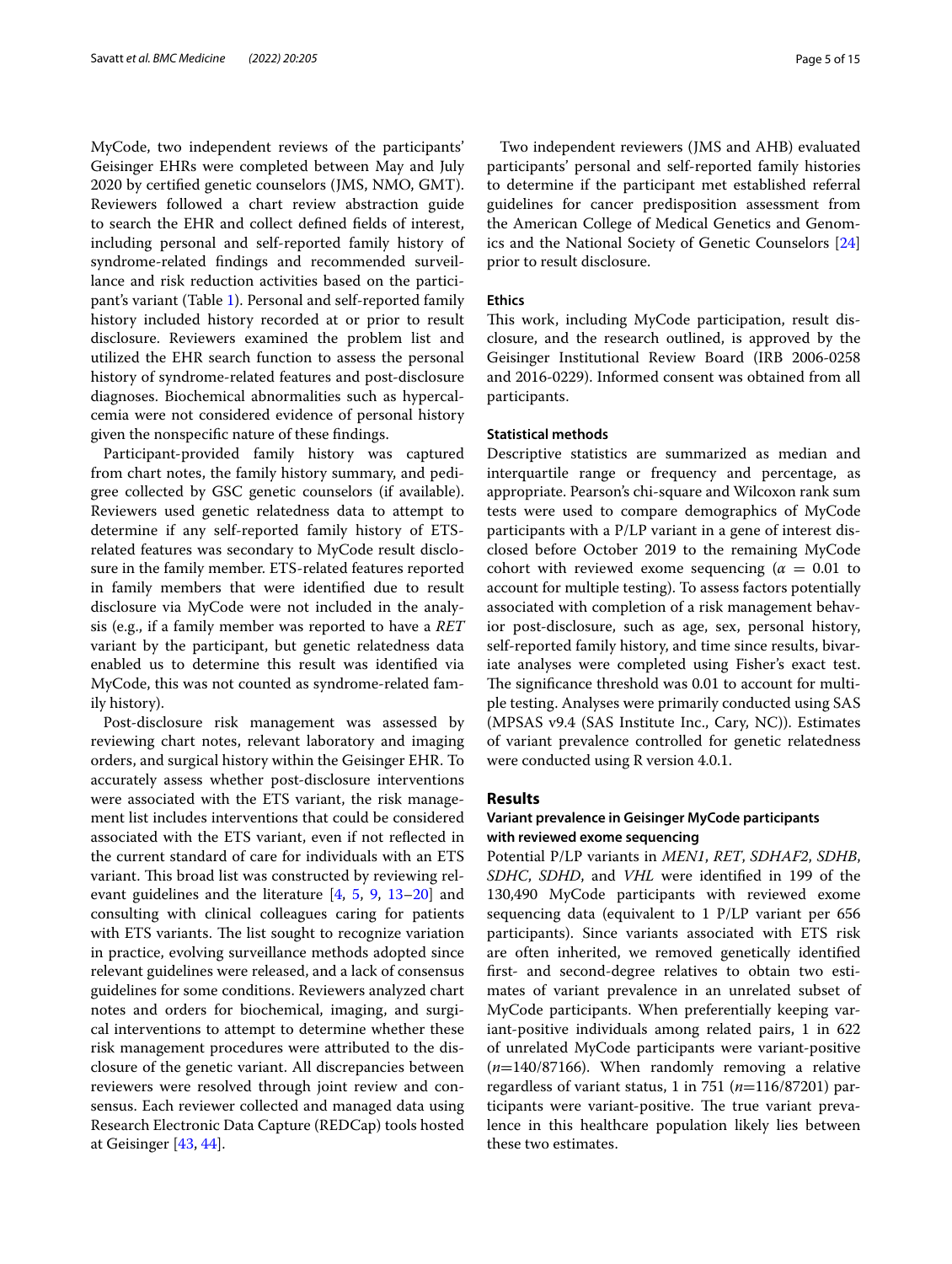| Gene(s)                                      | Personal history and self-reported family history                                                                                                                                                                                                                                                                                                                                                                                                                                                                                                                                                          | Potential evidence of risk management <sup>b</sup>                                                                                                                                                                                                                                                                                                                                                                                                                                                       |
|----------------------------------------------|------------------------------------------------------------------------------------------------------------------------------------------------------------------------------------------------------------------------------------------------------------------------------------------------------------------------------------------------------------------------------------------------------------------------------------------------------------------------------------------------------------------------------------------------------------------------------------------------------------|----------------------------------------------------------------------------------------------------------------------------------------------------------------------------------------------------------------------------------------------------------------------------------------------------------------------------------------------------------------------------------------------------------------------------------------------------------------------------------------------------------|
| MEN1 [1-3]                                   | • Clinically identified P/LP MEN1 variant<br>· Multiple endocrine neoplasia type 1<br>• Wermer syndrome<br>• Primary hyperparathyroidism<br>• Parathyroid tumor<br>· Pituitary adenoma<br>· Zollinger-Ellison syndrome<br>• Gastrinoma<br>· Insulinoma<br>• VIPoma<br>• Glucagonoma<br>• Pancreatic islet cell tumor<br>. Well-differentiated endocrine tumors of the gastro-entero-pancreatic<br>(GEP) tract<br>• Carcinoid tumor<br>• Adrenocortical tumor<br>• Dermatologic manifestations<br>o Facial angiofibroma<br>o Collagenoma<br>o Meningiomas<br>o Ependymomas<br>• Leiomyoma<br>$\cdot$ Lipoma | <b>Appointments</b><br>· Genetics<br>• Endocrinology<br>· Otolaryngology<br>· Gastroenterology<br>Surveillance<br><b>Biochemical:</b><br>• Calcium<br>· PTH, intact<br>•25-OH vitamin D<br>• Prolactin<br>· Insulin growth factor-1<br>• Gastrin<br>• Fasting glucose<br>• Insulin<br>• Chromogranin A<br>· Pancreatic polypeptide<br>$\cdot$ Glucagon<br>• Vasoactive intestinal peptide<br>Imaging:<br>• Head/brain MRI<br>· Pituitary (Sella) MRI<br>• Abdominal CT/MRI<br>• Endoscopic ultrasound    |
| RET [1, 4-6]                                 | · Clinically detected P/LP RET variant<br>· Multiple endocrine neoplasia type 2<br>• Medullary thyroid cancer<br>• Pheochromocytoma<br>• Parathyroid adenoma<br>• Parathyroid hyperplasia<br>· C-cell hyperplasia<br>• Hirschsprung disease<br>• Cutaneous lichen amyloidosis                                                                                                                                                                                                                                                                                                                              | • Chest CT/MRI<br><b>Appointments</b><br>• Genetics<br>• Endocrinology<br>• Otolaryngology<br>Surveillance<br><b>Biochemical:</b><br>• Calcitonin<br>$\cdot$ CEA<br>· Calcium<br>· PTH, intact<br>•25-OH vitamin D<br>• Plasma-free metanephrines<br>• 24-h urine fractionated metanephrines<br>• Plasma-free catecholamines<br>· 24-h urine fractionated catecholamines<br>· Vanillylmandelic acid<br>Imaging:<br>• Thyroid ultrasound<br>· Abdominal MRI/CT<br>Prophylactic surgery<br>• Thyroidectomy |
| SDHx (SDHAF2, SDHB, SDHC,<br>SDHD) [1, 7-10] | • Clinically identified P/LP SDHx variant<br>· Hereditary paraganglioma-pheochromocytoma syndrome<br>· Paraganglioma<br>· Pheochromocytoma<br>• Gastrointestinal stromal tumor<br>· Renal cell carcinoma                                                                                                                                                                                                                                                                                                                                                                                                   | Appointments<br>• Genetics<br>· Otolaryngology<br>• Endocrinology<br>Surveillance<br><b>Biochemical:</b><br>• Plasma-free metanephrines<br>• 24-h urine fractionated metanephrines<br>• Plasma-free catecholamines<br>• 24-h urine fractionated catecholamines<br>· Vanillylmandelic acid<br>• Dopamine and/or 3-methyoxytyramine<br>Imaging:<br>· Whole body CT/MRI<br>O Head/neck CT or MRI<br>O Abdomen/pelvis CT or MRI<br>• Renal ultrasound                                                        |

<span id="page-5-0"></span>**Table 1** Syndrome-related personal and self-reported family history and potential evidence of risk management assessed by manual  $EHR$  review<sup>a</sup>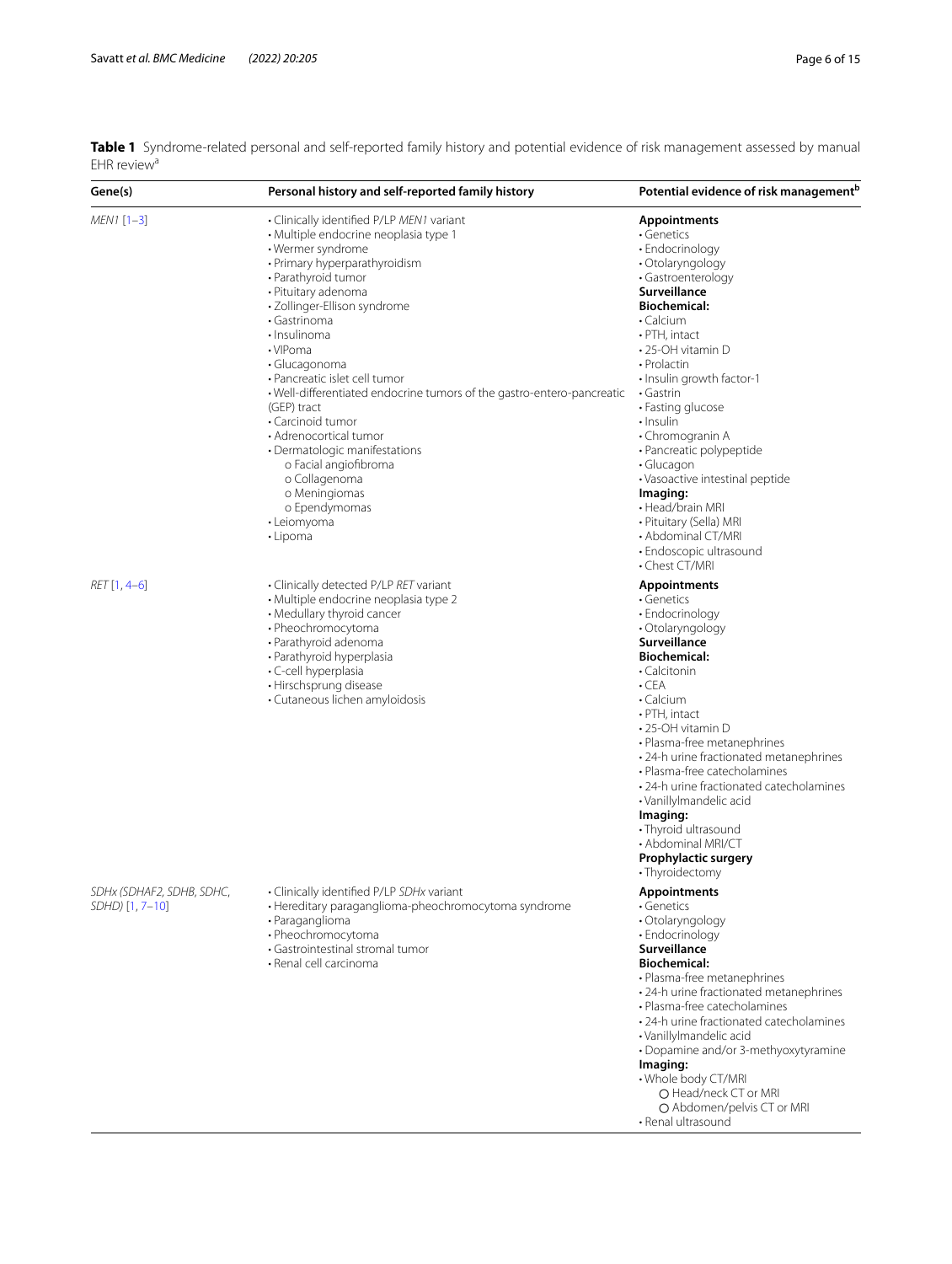#### **Table 1** (continued)

| Gene(s)                 | Personal history and self-reported family history                                                                                                                                                                                                                                                                                | Potential evidence of risk management <sup>b</sup>                                                                                                                                                                                                                                                                                                                                                                                                                    |
|-------------------------|----------------------------------------------------------------------------------------------------------------------------------------------------------------------------------------------------------------------------------------------------------------------------------------------------------------------------------|-----------------------------------------------------------------------------------------------------------------------------------------------------------------------------------------------------------------------------------------------------------------------------------------------------------------------------------------------------------------------------------------------------------------------------------------------------------------------|
| VHL1 [1, 12, 13, 15-17] | • Clinically identified P/LP VHL variant<br>• Von Hippel-Lindau syndrome<br>• Renal cell carcinoma<br>• Pheochromocytoma<br>· Endolymphatic sac tumor<br>· Hemangioblastoma (brain, spinal, retinal)<br>• Renal cysts<br>• Pancreatic cysts<br>• Pancreatic neuroendocrine tumor<br>• Epididymal and broad ligament cystadenomas | <b>Appointments</b><br>• Ophthalmology<br>• Audiology<br>• Otolaryngology<br>• Urology<br>• Endocrinology<br>• Genetics<br>Surveillance<br><b>Biochemical:</b><br>• Plasma-free metanephrines<br>• 24-h urine fractionated metanephrines<br>• Plasma-free catecholamines<br>• 24-h urine fractionated catecholamines<br>• Vanillylmandelic acid<br>Imaging:<br>• Abdominal ultrasound<br>• Abdominal MRI<br>Exam:<br>• Audiology assessment<br>• Dilated retinal exam |

a Reviewers followed a chart review abstraction guide to search the EHR and collect defned felds of interest, including personal and self-reported family history (up to third-degree relatives) of syndrome-related fndings and recommended surveillance and risk reduction activities based on the participant's variant. This table represents an EHR search strategy. As such, synonyms and outdated diagnostic terms are included to ensure the EHR review was complete as possible. <sup>b</sup>The risk management behavior list extends to activities that could be considered associated with the ETS variant, even if not the current standard of care for individuals with an ETS variant or if only considered in certain clinical scenarios, in an effort to accurately assess whether they may have been any interventions of relevance. This broad list was constructed by reviewing relevant guidelines and the literature  $[4, 5, 9, 13-20]$  $[4, 5, 9, 13-20]$  $[4, 5, 9, 13-20]$  $[4, 5, 9, 13-20]$  $[4, 5, 9, 13-20]$  $[4, 5, 9, 13-20]$  $[4, 5, 9, 13-20]$  $[4, 5, 9, 13-20]$  $[4, 5, 9, 13-20]$  $[4, 5, 9, 13-20]$  $[4, 5, 9, 13-20]$  and sought to recognize variation in practice, longer time since relevant guidelines were released, and a lack of consensus guidelines for all conditions

## **Characteristics of Geisinger MyCode participants with an ETS result identifed between June 2016 and October 2019 (n=80) compared to remaining MyCode participants with reviewed exome sequence as of October 2019**

Demographics of all participants who received an ETSassociated result between June 2016 and October 2019 (*n*=80) and the remaining MyCode participants whose exome sequence was reviewed for variant return as of October 2019 are summarized in Table [2;](#page-7-0) variant information is summarized in Table [3](#page-8-0). Participants that received a variant of interest were 65% female, 99% selfreported their race as White, 99% self-reported non-Hispanic ethnicity, and they had a median age of 57 years at result disclosure (range 21–88 years). Seventy-six participants (95%) were alive at the time of initial data pull. No statistically signifcant diferences between MyCode participants with an ETS result identifed in the study period and the remaining MyCode participants without an ETSassociated variant as of October 2019 were identifed.

## **Characteristics of participants identifed via MyCode (***n***=65)**

The 65 participants identified via MyCode were 66% female (*n*=43), 98.5% self-reported their race as White (*n*=64), 98.5% self-reported non-Hispanic ethnicity (*n*=64), and they had a median age of 56.2 years at result disclosure (range 20.8–88.0 years). All participants were

alive at the time of result disclosure. Three participants passed away between result disclosure and initial data pull; the cause of death was available for two participants and was unrelated to the genetic result. The median length of time since result disclosure was 0.7 years (range 0.1–4.0 years). Using genetic relatedness data, these 65 individuals are from 52 families — one *MEN1*, 19 *RET*, 31 *SDHx* (2 *SDHAF2*, 15 *SDHB*, 9 *SDHC*, and 5 *SDHD*), and one *VHL* family*.*

## **Personal and self-reported family history in participants identifed via MyCode (***n***=65)**

Of the 65 participants identifed via MyCode, 19 (29%) had a personal and/or self-reported family history consistent with their genomic result documented in the EHR at the time or result disclosure (Table [4,](#page-10-0) Additional fle [1](#page-13-9): Table S1). Five individuals (8%) from fve families, all of whom received an *SDHx* variant (4 *SDHB*, 1 *SDHD*), had a personal history (2 with a GIST (2 *SDHB*), 2 with a paraganglioma (1 *SDHD*, 1 *SDHB*), and 1 with paragangliomas and renal cell carcinoma (1 *SDHB*)).

Sixteen individuals (25%) from ten families (19%) had a self-reported family history consistent with their genomic result. Two individuals with an *MEN1* variant from one family had a self-reported family history of a pancreatic neuroendocrine tumor. Six individuals with an *SDHx* variant from six families had a self-reported family history of *SDHx*-related features (4 *SDHB*, 1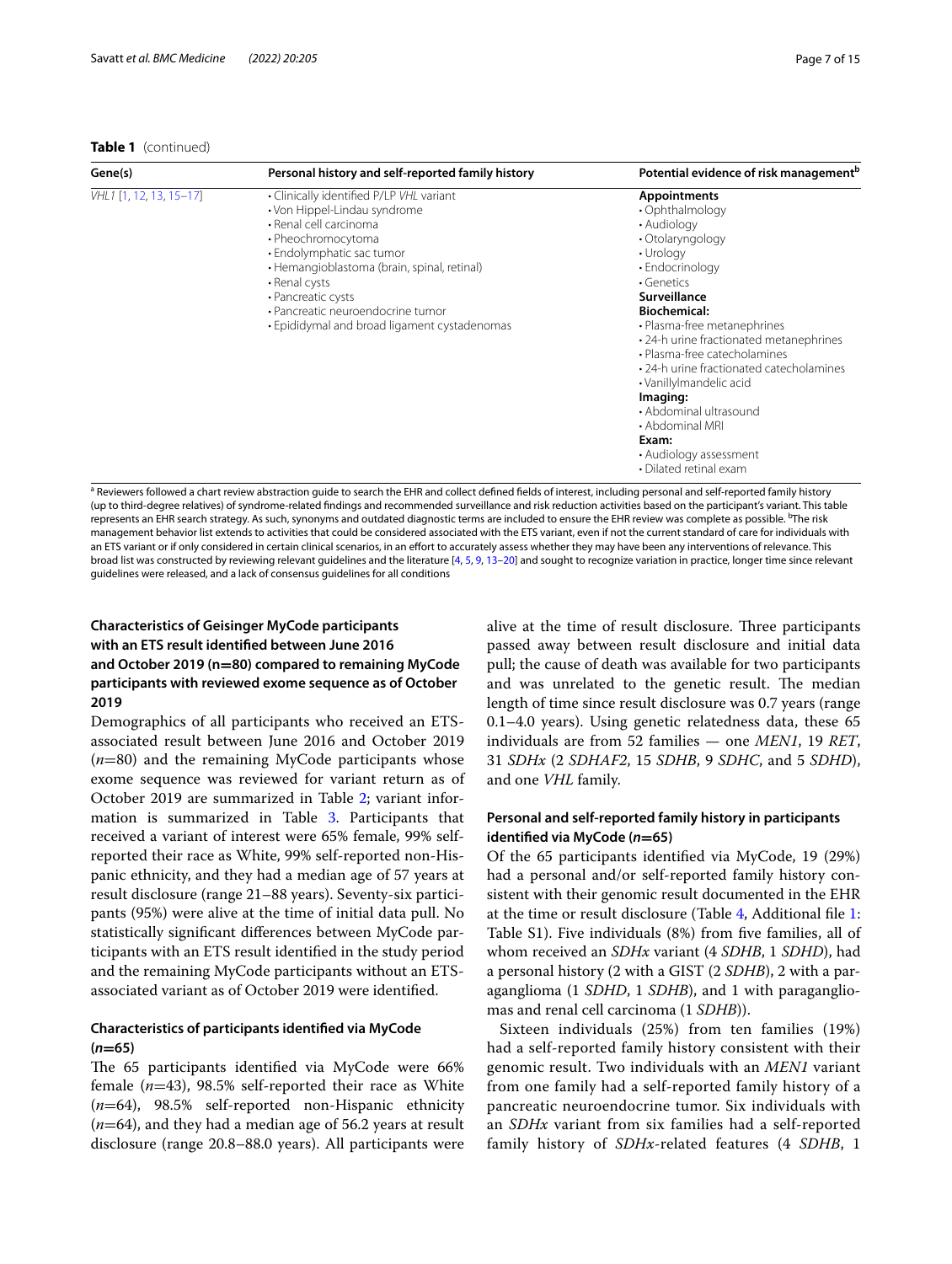<span id="page-7-0"></span>

| Table 2 Demographics of Geisinger MyCode participants with an ETS result identified between June 2016 and October 2019 (n=80) |  |  |
|-------------------------------------------------------------------------------------------------------------------------------|--|--|
| by gene and compared to remaining MyCode cohort with reviewed exome sequencing                                                |  |  |

| Demographic                                | $MEN1(n=6)$              | $RET (n=40)$      | $SDHx (n=32)$                                                       | $VHL$ (n=2)    | Any variant<br>associated with an<br>endocrine tumor<br>syndrome <sup>a</sup><br>$(n=80)$ | <b>Remaining MyCode</b><br>with reviewed<br>exome sequencing <sup>b</sup><br>$(n=86,493)$ | <i>p</i> -value |
|--------------------------------------------|--------------------------|-------------------|---------------------------------------------------------------------|----------------|-------------------------------------------------------------------------------------------|-------------------------------------------------------------------------------------------|-----------------|
| Median age (IQR)                           |                          |                   |                                                                     |                |                                                                                           |                                                                                           |                 |
| Age at initial chart<br>review/withdrawal  | $46.3(46.3-55.7)$        |                   | $62.1$ (41.5-72.5) $56.5$ (46.9-68.1) 49.1 (52.0-54.9)              |                | 58.4 (42.1-70.2)                                                                          | $61.9(47.3 - 73.1)$                                                                       | $p=0.07$        |
| Age at result return                       |                          |                   | 43.2 (42.0-52.1) 60.6 (40.9-71.1) 55.8 (45.2-66.0) 47.6 (50.8-53.9) |                | 56.8 (41.4-68.0)                                                                          | N/A                                                                                       |                 |
| Sex                                        |                          |                   |                                                                     |                |                                                                                           |                                                                                           |                 |
| Male                                       | $16.7\%$ (1)             | 47.5% (19)        | 21.9% (7)                                                           | 50.0% (1)      | 35.0% (28)                                                                                | 38.6% (33379)                                                                             | $p=0.80$        |
| Female                                     | 83.3% (5)                | 52.5% (21)        | 78.1% (25)                                                          | 50.0% (1)      | 65.0% (52)                                                                                | 61.4% (53109)                                                                             |                 |
| Unknown                                    |                          | $\qquad \qquad -$ |                                                                     |                |                                                                                           | $0.0\%$ (5)                                                                               |                 |
| Race                                       |                          |                   |                                                                     |                |                                                                                           |                                                                                           |                 |
| White                                      | 100% (6)                 | 100% (40)         | 96.9% (31)                                                          | 100% (2)       | 98.7% (79)                                                                                | 97.6% (84387)                                                                             | $p=0.49$        |
| Black/African<br>American                  |                          |                   | $3.1\%$ (1)                                                         |                | $1.3\%$ (1)                                                                               | 1.7% (1450)                                                                               |                 |
| American Indian/<br>Alaska Native          |                          |                   |                                                                     |                |                                                                                           | $0.1\%$ (109)                                                                             |                 |
| Asian                                      |                          |                   |                                                                     |                |                                                                                           | $0.3\%$ (271)                                                                             |                 |
| Native Hawaiian/<br>Other Pacific Islander |                          |                   |                                                                     |                |                                                                                           | $0.1\%$ (116)                                                                             |                 |
| Unknown                                    |                          |                   |                                                                     |                |                                                                                           | $0.2\%$ (160)                                                                             |                 |
| <b>Ethnicity</b>                           |                          |                   |                                                                     |                |                                                                                           |                                                                                           |                 |
| Not Hispanic or<br>Latino                  | $100\%$ (6)              | 100% (40)         | 96.9% (31)                                                          | $100\% (2)$    | 98.7% (79)                                                                                | 97.1% (83954)                                                                             | $p=0.80$        |
| Hispanic or Latino                         | $\overline{\phantom{0}}$ |                   | $3.1\%$ (1)                                                         |                | $1.3\%$ (1)                                                                               | 1.7% (1480)                                                                               |                 |
| Unknown                                    |                          |                   |                                                                     |                |                                                                                           | 1.3% (1059)                                                                               |                 |
| Alive at initial data<br>pull              | 100% (6)                 | 95.0% (38)        | 93.8% (30)                                                          | 100% (2)       | 95% (76)                                                                                  | 89.3% (77248)                                                                             | $p=0.10$        |
| <b>Smoking status</b>                      |                          |                   |                                                                     |                |                                                                                           |                                                                                           |                 |
| Current smoker                             | $16.7\%$ (1)             | 30.0% (12)        | $9.4\%$ (3)                                                         |                | 20.0% (16)                                                                                | 16.4% (14212)                                                                             | $p=0.39$        |
| Former smoker                              | 33.3% (2)                | 35.0% (14)        | 40.6% (13)                                                          | 50.0% (1)      | 37.5% (30)                                                                                | 35.9% (31083)                                                                             |                 |
| Never smoker                               | 50.0% (3)                | 35.0% (14)        | 50.0% (16)                                                          | 50.0% (1)      | 42.5% (34)                                                                                | 47.3% (40916)                                                                             |                 |
| Unknown                                    |                          |                   |                                                                     |                | $\overline{\phantom{0}}$                                                                  | $0.3\%$ (282)                                                                             |                 |
| Time since results<br>return (years; IQR)  | $3.1(2.9 - 3.5)$         | $0.7(0.6 - 2.9)$  | $1.7(0.7 - 2.7)$                                                    | $1.4(0.8-1.9)$ | $1.9(0.6-2.9)$                                                                            | N/A                                                                                       | N/A             |
| Variant previously detected                |                          |                   |                                                                     |                |                                                                                           |                                                                                           |                 |
| Yes                                        | $50\%$ (3)               | 22.5% (9)         | $3.1\%$ (1)                                                         |                | 16.3% (13)                                                                                | N/A                                                                                       | N/A             |
| No, but clinical<br>diagnosis              | 16.7% (1)                |                   |                                                                     | 50% (1)        | $2.5\%$ $(2)$                                                                             | N/A                                                                                       |                 |
| No                                         | 33% (2)                  | 77.5% (31)        | 96.9% (31)                                                          | $50\%$ (1)     | 81.3% (65)                                                                                | N/A                                                                                       |                 |
| <b>Number of families</b>                  |                          |                   |                                                                     |                |                                                                                           |                                                                                           |                 |
| Total                                      | 4                        | 23                | 31                                                                  | 2              | 60                                                                                        | N/A                                                                                       | N/A             |
| Previously clinically 3<br>ascertained     |                          | $\overline{4}$    | 0                                                                   | $\mathbf{1}$   | 8                                                                                         | N/A                                                                                       |                 |

<sup>a</sup> Participants who received a result between June 2016 and October 2019; <sup>b</sup>remaining MyCode participants whose exome sequence was screened for variant return as of October 2019

*SDHC*, 1 *SDHAF2*); one had a self-reported family history of a pheochromocytoma and renal cell carcinoma (1 SDHB) and the other fve had a self-reported family history of renal cell carcinoma (3 *SDHB*, 1 *SDHC*, 1

*SDHAF2*). Eight participants with a *RET* variant from three families had a self-reported family history consistent with the variant, including a family history of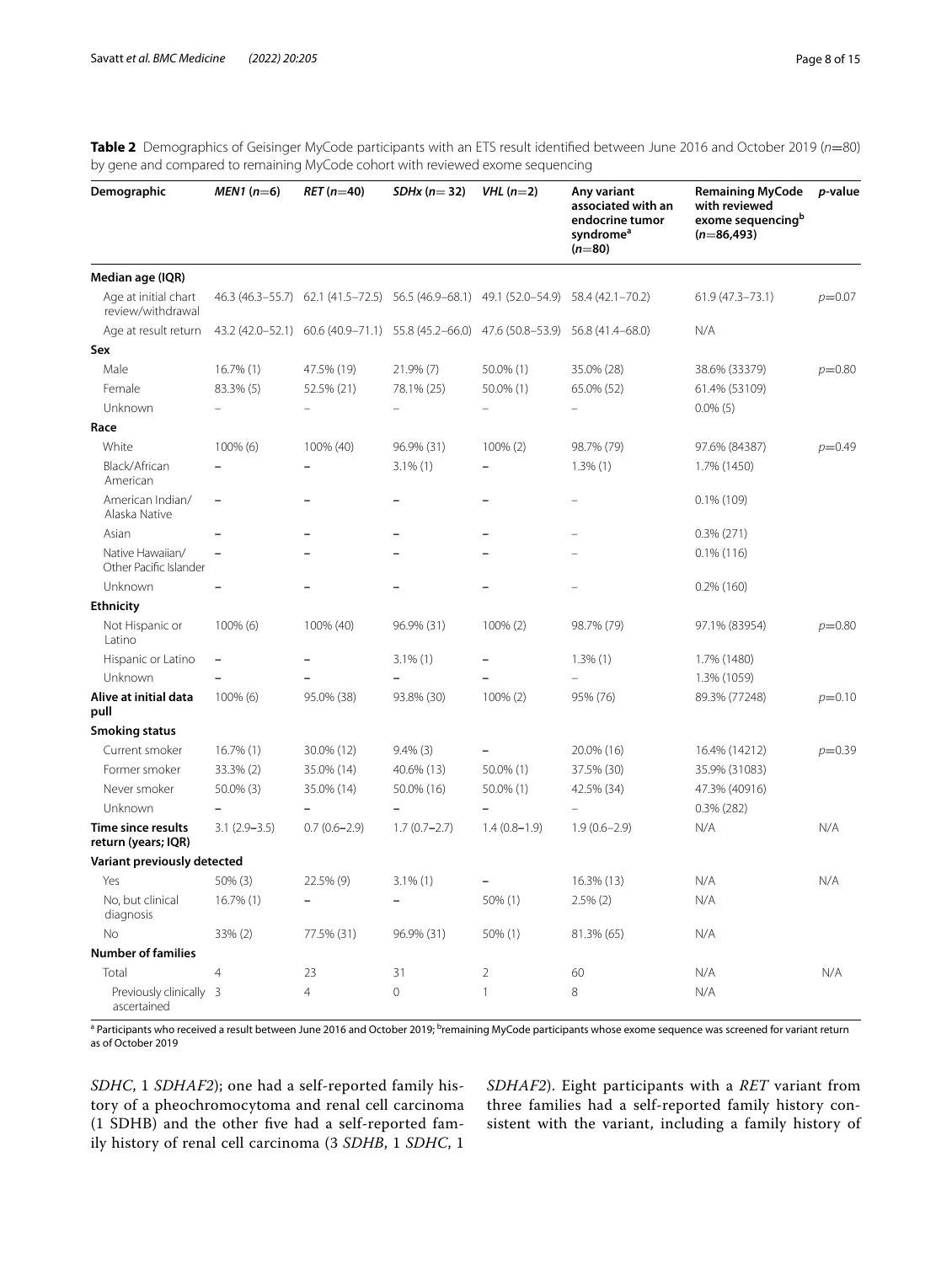| Condition                                                         | Gene        | <b>Variant (transcript:cDNA</b><br>(protein))         | ClinVar variant ID | Reported<br>genotype/<br>phenotype<br>relationship                                                                                                                             | <b>Participants</b><br>identified via<br>MyCode<br>$(n=65)$ | <b>Participants</b><br>previously aware<br>of molecular or<br>clinical diagnosis<br>$(n=15)$ |
|-------------------------------------------------------------------|-------------|-------------------------------------------------------|--------------------|--------------------------------------------------------------------------------------------------------------------------------------------------------------------------------|-------------------------------------------------------------|----------------------------------------------------------------------------------------------|
| Multiple endocrine MEN1<br>neoplasia type 1                       |             | NM_130804.2:c.1267G>A<br>(p. Asp423Asn)               | 16703              | N/A                                                                                                                                                                            | $\overline{2}$                                              | $\mathbf 0$                                                                                  |
|                                                                   | MEN1        | NM_130804.2:c.249_252del<br>(p.Ile85SerfsTer33)       | 16693              | N/A                                                                                                                                                                            | $\mathbf 0$                                                 | $\overline{2}$                                                                               |
|                                                                   | MEN1        | NM_130804.2:c.307del<br>(p.Leu103CysfsTer16)          | 200996             | N/A                                                                                                                                                                            | $\mathsf{O}\xspace$                                         | $\overline{2}$                                                                               |
| Multiple endocrine<br>neoplasia type 2                            | RET         | NM_020975.4:c.2671T>G<br>(p.Ser891Ala)                | 13951              | Moderate MTC risk,<br>$\sim$ 10% incidence of                                                                                                                                  | 26                                                          | 6                                                                                            |
|                                                                   | RET         | NM_020975.4:c.2410G>A<br>(p.Val804Met)                | 37102              | pheochromocy-<br>toma and hyper-<br>parathyroidism                                                                                                                             | $\overline{4}$                                              | 1                                                                                            |
|                                                                   | RET         | NM_020975.4:c.1998G>T<br>(p.Lys666Asn)                | 24932              | Other variants<br>impacting this<br>codon classified as<br>moderate MTC risk.<br>$\sim$ 10% incidence of<br>pheochromocy-<br>toma and hyper-<br>parathyroidism                 | $\mathbf{1}$                                                | $\circ$                                                                                      |
|                                                                   | RET         | NM_020975.4:c.1859G>A<br>(p.Cys620Tyr)                | 13916              | Other variant(s)<br>impacting this                                                                                                                                             | 0                                                           | $\mathbf{1}$                                                                                 |
|                                                                   | RET         | NM_020975.4:c.1858T>G<br>(p.Cys620Gly)                | 24905              | codon classified<br>as moderate, $\sim$ 10-<br>30% incidence of<br>pheochromocy-<br>toma, and $\sim$ 10%<br>incidence of pheo-<br>chromocytoma<br>and hyperparathy-<br>roidism | $\Omega$                                                    | $\mathbf{1}$                                                                                 |
| Hereditary<br>paraganglioma<br>and pheochromo-<br>cytoma syndrome |             | SDHAF2 NM_017841.2:c.37-1G>C                          | 806678             | Parent of origin<br>effect                                                                                                                                                     | $\mathbf{1}$                                                | $\circ$                                                                                      |
|                                                                   | SDHAF2      | NM_017841.2:c.305_306insA<br>(p.Asn103GlufsTer4)      | 532508             |                                                                                                                                                                                | $\mathbf{1}$                                                | $\mathbf 0$                                                                                  |
|                                                                   | <b>SDHB</b> | NM 003000.2:c.343C>T<br>(p.Arg115Ter)                 | 197210             | N/A                                                                                                                                                                            | $\overline{2}$                                              | $\overline{1}$                                                                               |
|                                                                   | SDHB        | NM_003000.2:c.137G>A<br>(p.Arg46Gln)                  | 183793             | N/A                                                                                                                                                                            | 2                                                           | 0                                                                                            |
|                                                                   | <b>SDHB</b> | NM_003000.2:c.286+2T>A                                | 140773             | N/A                                                                                                                                                                            | $\overline{2}$                                              | $\circ$                                                                                      |
|                                                                   | <b>SDHB</b> | NM_003000.2:c.380T>G<br>(p.lle127Ser)                 | 183814             | N/A                                                                                                                                                                            | $\overline{2}$                                              | $\circ$                                                                                      |
|                                                                   | <b>SDHB</b> | NM_003000.2:c.72+1G>T                                 | 142764             | N/A                                                                                                                                                                            | $\mathbf{1}$                                                | $\circ$                                                                                      |
|                                                                   | <b>SDHB</b> | NM 003000.2:c.445 446insTATGG<br>(p.Gln149LeufsTer11) | 504902             | N/A                                                                                                                                                                            | $\mathbf{1}$                                                | $\circ$                                                                                      |
|                                                                   | <b>SDHB</b> | NM_003000.2:c.491delA<br>(p.Gln164ArgfsTer11)         | 528750             | N/A                                                                                                                                                                            | $\mathbf{1}$                                                | $\circ$                                                                                      |
|                                                                   | <b>SDHB</b> | NM_003000.2:c.600G>T<br>(p.Trp200Cys)                 | 183747             | N/A                                                                                                                                                                            | $\mathbf{1}$                                                | $\circ$                                                                                      |
|                                                                   | SDHB        | NM_003000.2:c.688C>T                                  | 185077             | N/A                                                                                                                                                                            | $\mathbf{1}$                                                | $\circ$                                                                                      |

(p.Arg230Cys)

## <span id="page-8-0"></span>**Table 3** Variants identifed in Geisinger MyCode participants between June 2016 and October 2019 (*n*=80)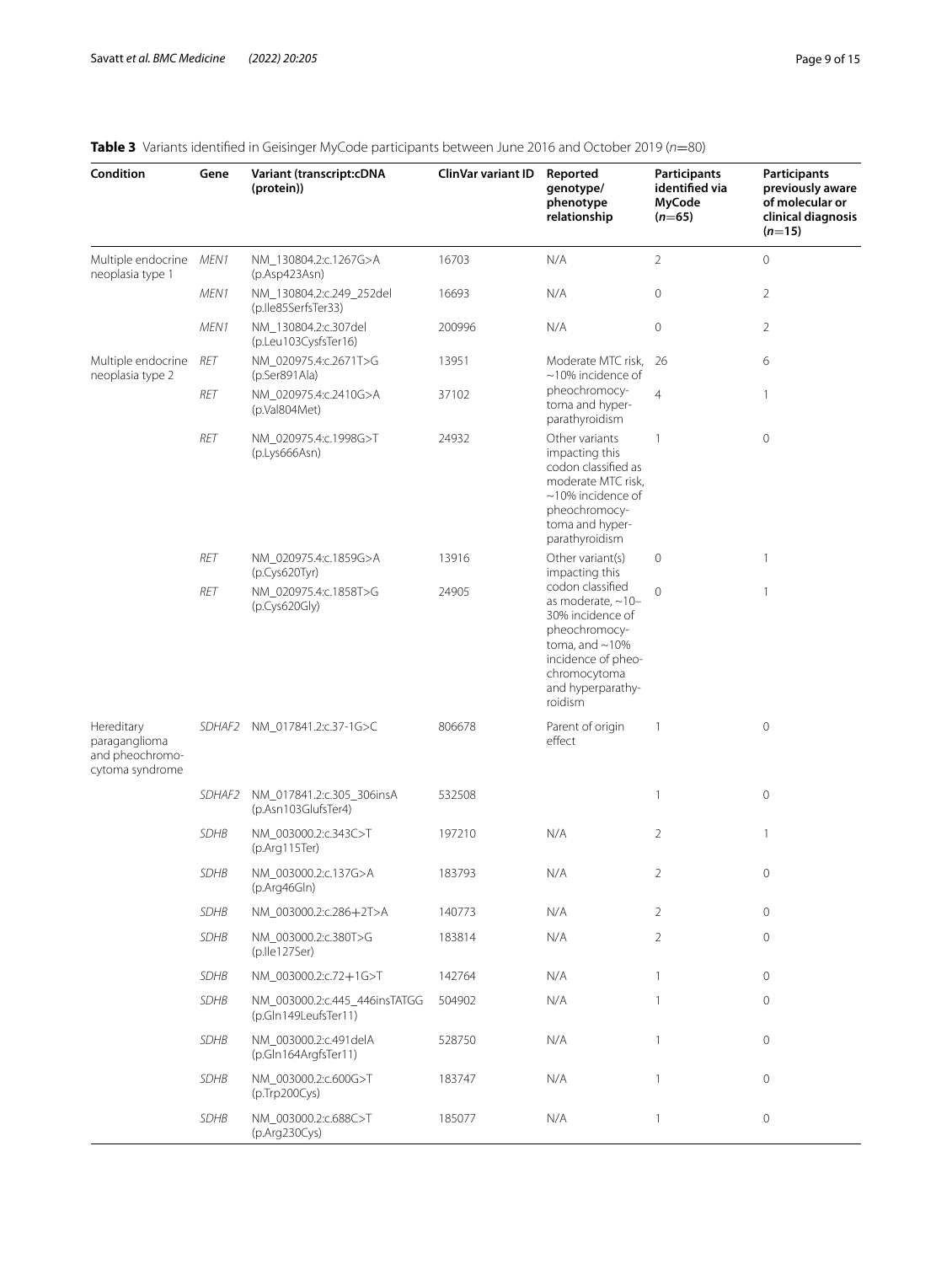| <b>Condition</b>              | Gene        | Variant (transcript:cDNA<br>(protein))          | ClinVar variant ID | Reported<br>genotype/<br>phenotype<br>relationship | Participants<br>identified via<br><b>MyCode</b><br>$(n=65)$ | <b>Participants</b><br>previously aware<br>of molecular or<br>clinical diagnosis<br>$(n=15)$ |
|-------------------------------|-------------|-------------------------------------------------|--------------------|----------------------------------------------------|-------------------------------------------------------------|----------------------------------------------------------------------------------------------|
|                               | <b>SDHB</b> | NM_003000.2:c.689G>T<br>(p.Arg230Leu)           | 184933             | N/A                                                |                                                             | $\overline{0}$                                                                               |
|                               | <b>SDHB</b> | NM_003000.2:c.725G>A<br>(p. Arg242His)          | 12781              | N/A                                                |                                                             | $\circ$                                                                                      |
|                               | <b>SDHC</b> | NM_003001.3:c.397C>T<br>(p. Arg133Ter)          | 183753             | N/A                                                | 5                                                           | $\overline{0}$                                                                               |
|                               | <b>SDHC</b> | NM_003001.3:c.43C>T<br>(p. Arg15Ter)            | 41776              | N/A                                                | $\overline{4}$                                              | $\circ$                                                                                      |
|                               | <b>SDHD</b> | NM_003002.3:c.242C>T<br>(p.Pro81Leu)            | 6896               | Parent of origin<br>effect                         | 3                                                           | $\circ$                                                                                      |
|                               | <b>SDHD</b> | NM_003002.3:c.112C>T<br>(p.Arg38Ter)            | 6893               |                                                    |                                                             | 0                                                                                            |
|                               | <b>SDHD</b> | NM 003002.3:c.53-<br>1_53delGCinsTT             | 579812             |                                                    |                                                             | 0                                                                                            |
| Von Hippel-Lindau<br>syndrome | <b>VHL</b>  | NM 000551.3:c.562C>G<br>$(p.$ Leu $181$ Val $)$ | 2225               | VHL type 2C                                        |                                                             | 0                                                                                            |
|                               | VHL         | NM_000551.3:c.292T>C<br>(p.Tyr98His)            | 2223               | VHL Type 2A                                        | 0                                                           |                                                                                              |

## **Table 3** (continued)

a medullary thyroid cancer, unknown thyroid cancer, and/or clinically identifed *RET* variant.

Of the nineteen participants with a personal and/ or self-reported family history consistent with their genomic result, only seven (37%) met cancer genetics referral guidelines [\[24\]](#page-14-7) prior to result disclosure based on their personal and/or self-reported family history (Additional fle [1:](#page-13-9) Table S2). All who met referral criteria pre-disclosure were identifed to have a *RET* (*n*=3) or *SDHx* variant (3 *SDHB*, 1 *SDHD*); three had a personal history of paragangliomas (2 *SDHB*, 1 *SDHD*) and four had a self-reported family history warranting referral — one with an *SDHB* variant who reported a frst-degree relative with renal cell carcinoma before age 50 and three with *RET* variants who reported that a family member had been clinically identifed to carry the variant prior to result disclosure. None of the seven participants meeting referral guidelines [\[24](#page-14-7)] had been referred to a genetics provider prior to result disclosure.

## **Post-disclosure management in participants identifed via MyCode (n=65)**

Following result disclosure, 35 participants (54%) identifed via MyCode met with a genetics provider (geneticist and/or genetic counselor) through GSC, 20 (31%) discussed the result with a PCP, and 27 (42%) discussed

the result with a relevant specialist provider (e.g., endocrinologist, otolaryngologist). Twenty-fve participants (38%) met with multiple providers to discuss their genomic results. In total, 55% (*n*=36/65) of participants completed a recommended risk management behavior post-disclosure (Table  $\overline{5}$ ), including 52% ( $n=34/65$ ) of participants that completed biochemical surveillance (median 54 days post-result disclosure, IQR 33–127 days) and 48% (*n*=31/65) that completed imaging surveillance (median 80 days post-result disclosure, IQR 47–200 days). Of the 31 individuals with a *RET* variant, nine (29%) underwent thyroidectomy (median 133 days post-result disclosure, IQR 85–172, results below). In looking at overall follow-up rates by condition, both participants with an *MEN1* variant, the participant with a *VHL* variant, 52% of participants with an *SDHx* variant (*n*=16/31), and 55% of participants with a *RET* variant (*n*=17/31) completed at least one risk management behavior. From the EHR review, 78% (*n*=28/36) of participants that completed a risk management behavior had that behavior clearly attributed to the genetic result. From bivariate analysis, meeting with a genetics provider to discuss the result and seeing a specialist provider were signifcantly associated with the performance of a riskrelated management behavior post-disclosure (Table [5](#page-10-1)). Sex, age, time since results, family history, personal history, and PCP follow-up were not associated with the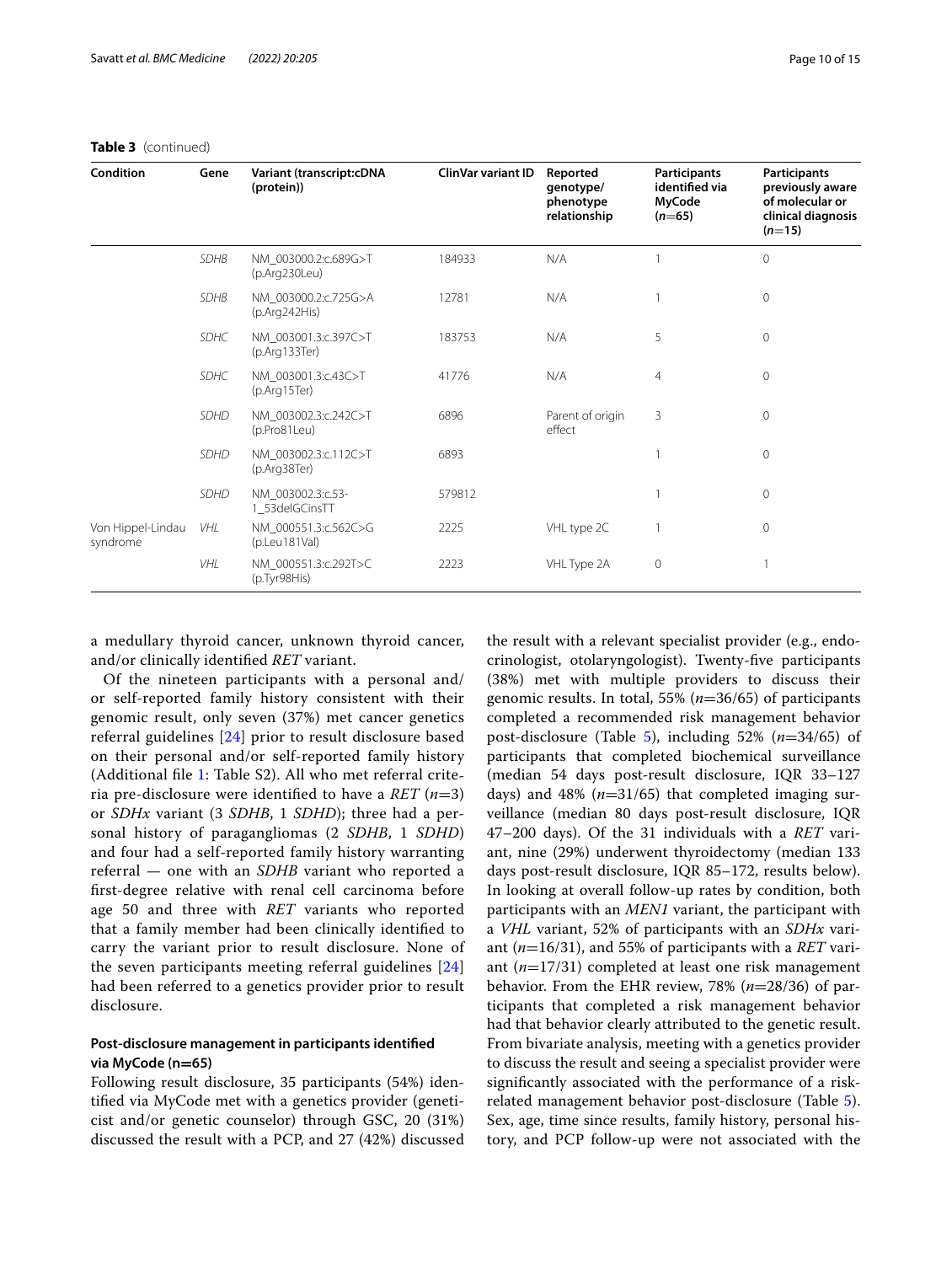| Gene             | Personal history of ETS-associated<br>feature(s) | Self-reported family history of ETS-associated<br>feature(s) | Met genetics<br>referral<br>criteria |
|------------------|--------------------------------------------------|--------------------------------------------------------------|--------------------------------------|
| All              | 8%                                               | 25%                                                          | 11%                                  |
| $n=65$           | $(n=5/65)$                                       | $(n=16/65)$                                                  | $(n=7/65)$                           |
| MEN <sub>1</sub> | 0%                                               | 100%                                                         | 0%                                   |
| $n=2$            | $(n=0/2)$                                        | $(n=2/2)$                                                    | $(n=0/2)$                            |
| <b>RET</b>       | 0%                                               | 26%                                                          | 10%                                  |
| $n = 31$         | $(n=0/31)$                                       | $(n=8/31)$                                                   | $(n=3/31)$                           |
| <b>VHL</b>       | 0%                                               | 0%                                                           | 0%                                   |
| $n=1$            | $(n=0/1)$                                        | $(n=0/1)$                                                    | $(n=0/1)$                            |
| <b>SDHx</b>      | 16%                                              | 19%                                                          | 13%                                  |
| $n = 31$         | $(n=5/31)$                                       | $(n=6/31)$                                                   | $(n=4/31)$                           |
| SDHAF2           | 0%                                               | 50%                                                          | 0%                                   |
| $n=2$            | $(n=0/2)$                                        | $(n=1/2)$                                                    | $(n=0/2)$                            |
| <b>SDHB</b>      | 27%                                              | 27%                                                          | 20%                                  |
| $n = 15$         | $(n=4/15)$                                       | $(n=4/15)$                                                   | $(n=3/15)$                           |
| <b>SDHC</b>      | 0%                                               | 11%                                                          | 0%                                   |
| $n=9$            | $(n=0/9)$                                        | $(n=1/9)$                                                    | $(n=0/9)$                            |
| <b>SDHD</b>      | 20%                                              | 0%                                                           | 20%                                  |
| $n=5$            | $(n=1/5)$                                        | $(n=0/5)$                                                    | $(n=1/5)$                            |

<span id="page-10-0"></span>Table 4 Frequency of personal and self-reported family history<sup>a</sup> of syndrome-related phenotypes pre-result disclosure in participants identifed via MyCode

<sup>a</sup> Personal and self-reported family history of syndrome-related findings are noted in Table [1](#page-5-0)

<span id="page-10-1"></span>Table 5 Association of participant characteristics and performance of risk management behavior(s)<sup>a</sup> post-disclosure in participants identifed via MyCode

| Variable                                  | <b>Participants</b><br>identified via<br>MyCode | Post-disclosure risk<br>management behavior<br>$(n=36)$ | No post-disclosure risk<br>management behavior<br>$(n=29)$ | Odds ratio (95%<br>confidence interval),<br>p-value |
|-------------------------------------------|-------------------------------------------------|---------------------------------------------------------|------------------------------------------------------------|-----------------------------------------------------|
|                                           | $(n=65)$                                        |                                                         |                                                            |                                                     |
| Female sex                                | 43/65 (66.2%)                                   | 27/36 (75%)                                             | 16/29 (55.2%)                                              | $0.71(0.52 - 2.01), 0.09$                           |
| Median age at result return - years (IQR) | 56.2(30.2)                                      | 57.2 (29.0)                                             | 55.4 (28.9)                                                | 1.3 (0.18-8.15), 0.68                               |
| Median time since results - years (IQR)   | 0.7(2.2)                                        | 1.1(2.2)                                                | 0.7(1.4)                                                   | $6.2(0.96 - 40.1), 0.38$                            |
| Personal history                          | 5/65 (7.7%)                                     | 4/36 (11.1%)                                            | $1/29(3.4\%)$                                              | 1.76 (0.31-9.86). 0.25                              |
| Self-reported family history              | 16/65 (24.6%)                                   | 12/36 (33.3%)                                           | 4/29 (13.7%)                                               | 3.83 (0.97-15.2), 0.038                             |
| Genetics follow-up                        | 35/65 (53.8%)                                   | 29/36 (80.6%)                                           | 6/29(20.7%)                                                | $9.7(3.02 - 30.9), <0.0001*$                        |
| Specialist follow-up                      | 27/65 (41.5%)                                   | 26/36 (72.2%)                                           | $1/29(3.4\%)$                                              | 50 (6.1-411.1), < $0.0001*$                         |
| PCP follow-up                             | 20/65 (30.8%)                                   | 15/36 (41.7%)                                           | 5/29 (17.2%)                                               | 5.9 (1.5 - 23.1), 0.0339                            |

<sup>a</sup> Potential risk management behaviors are noted in Table [1](#page-5-0). \*denotes statistical significance

performance of a risk-related management behavior post-disclosure (Table [5](#page-10-1)).

## **Post-disclosure diagnoses in participants identifed via MyCode (***n***=65)**

Following result disclosure, 11 participants (17%) from six families received a syndrome-related diagnosis consistent with the variant identifed. Both individuals with *MEN1* pathogenic variants were diagnosed with MEN 1-related features, one with primary hyperparathyroidism and a leiomyoma and the second with primary hyperparathyroidism, a leiomyoma, and a pituitary adenoma. One individual with an *SDHB* pathogenic variant (3% of participants with *SDHx* result and 7% with *SDHB* result via GSC) was diagnosed with a left head and neck paraganglioma post-result disclosure. Finally, eight of the nine individuals that received a *RET* pathogenic result and underwent thyroidectomy post-disclosure were diagnosed with medullary thyroid cancer (26% of participants with *RET* result via GSC, 89% that had thyroidectomy, median age at diagnosis 58.7 (range 33.6– 72.9) years). The ninth participant was diagnosed with a papillary carcinoma, follicular variant. No participants that received a post-disclosure diagnosis had a personal history of syndrome-related diagnoses prior to receiving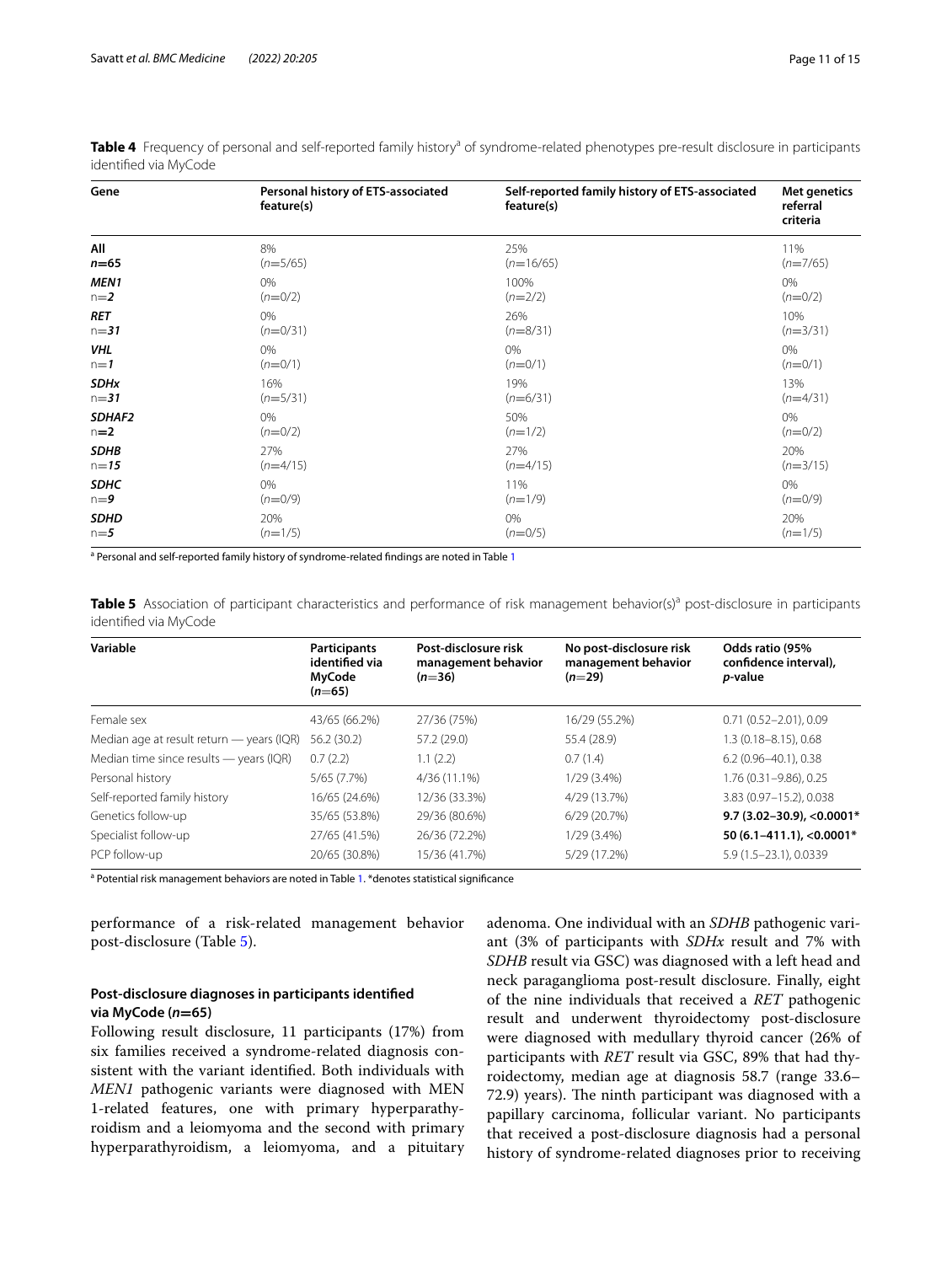their results. Eight had a self-reported family history of syndrome-related features documented, and two met referral criteria for a cancer genetics evaluation at or before the result disclosure.

## **Discussion**

This study reports on the experience screening a healthcare system population for genetic variants associated with ETS risk. We found that ETS are much more common than previously reported, genomic screening for ETS can ascertain at-risk individuals who should have already been ascertained but were not, as well as those who would not have otherwise come to clinical attention, and genomic screening facilitated diagnoses of endocrine neoplasms in several participants. Yet, further research is necessary to address key outstanding questions on the clinical utility of genomic screening for ETS.

By screening an unselected healthcare system cohort for P/LP variants in ETS genes, we found a considerably higher rate of  $ETS - 1:622$  to  $1:751 -$  than is commonly reported. Although this variant prevalence is only an estimate due to conservative pipeline fltering [\[36](#page-14-16)], this estimate is over eleven times greater than the previously reported cumulative disease prevalence for MEN 1, MEN 2, PGL/PCC, and VHL of approximately 1:8500  $[2]$  $[2]$ . These results are consistent with a recent abstract summarizing a study of *RET* variants in a healthcarebased biobank that found such variants are more common than anticipated based on disease prevalence [\[45](#page-14-27)]. The high variant prevalence reported here is, in part, due to the genotype-frst approach undertaken in this study and the expected reduced penetrance of some variants (e.g., penetrance of maternally inherited *SDHAF2* and *SDHD* variants). However, these data suggest that variants associated with ETS risk are more common than previously reported. Such data inform future population screening efforts by providing an estimated number of returnable variants in a healthcare-based cohort. These data are needed to contribute to future studies (e.g., All of Us [[45\]](#page-14-27) and Genomics England [[46\]](#page-14-28)) performing genomic screening as well as cost-efectiveness analyses that will be necessary to further assess the feasibility of genomic screening for these conditions [[47\]](#page-14-29). Furthermore, although some variants are expected to have reduced penetrance, such estimates are based on clinical cohorts that tend to overestimate prevalence based on the ascertainment of individuals with a personal or family history of disease. Identifying variant prevalence and exploring personal and family history data in broader cohorts such as this will be needed to expand our understanding of penetrance and specifc genotype/phenotype correlations.

This study also provides data regarding how broader screening efforts could increase the identification of at-risk individuals and suggests how such screening could augment current clinical care. Our data provide evidence of under-ascertainment of ETS in current clinical practice in two ways. First, despite having a personal and/or self-reported family history consistent with established cancer genetics referral guidelines [[24](#page-14-7)], none of the seven MyCode-identifed participants who met referral criteria had been evaluated clinically pre-disclosure, suggesting a need to more efectively identify patients who meet current referral criteria. Provider education and clinical decision support in the EHR could improve the clinical ascertainment of these at-risk participants. Population screening should not replace clinical evaluations of those meeting referral guidelines [[47\]](#page-14-29), but these data suggest such screening could capture those who have been missed by current practices. Second, referral guidelines are not sufficiently sensitive to identify all individuals with ETS risk. The majority of participants with a variant associated with ETS risk (89%, *n*=58/65) did not meet genetics referral criteria pre-disclosure. These data suggest that, even if referral criteria were appropriately applied, individuals with P/LP ETS variants would be missed in current clinical practice. Moreover, the distribution across genes difers in the participants who were previously clinically identifed compared to those identifed via MyCode (Additional fle [1:](#page-13-9) Table S1), suggesting that under-ascertainment via current clinical practice might difer by gene (e.g., increased under-ascertainment of *SDHx* compared to *MEN1*). Similar fndings of underascertainment in current practice have been illustrated in other hereditary cancer syndromes and actionable conditions  $[28, 29]$  $[28, 29]$  $[28, 29]$  $[28, 29]$ . This suggests that broader testing strategies, such as population genomic screening, could provide an approach to better identify at-risk individuals.

Improved identifcation of at-risk individuals will not improve health outcomes if no change in health behavior follows disclosure. This study provides further evidence that genomic screening can prompt changes to clinical care. The majority (55%) of individuals who were not previously aware of their result completed at least one associated risk management behavior after disclosure (biochemical/imaging surveillance or surgical intervention). The number of individuals who sought additional care post-disclosure is similar to those with other actionable genetic risks including variants associated with hereditary breast and ovarian cancer syndrome, Lynch syndrome, and familial hypercholesterolemia [\[26](#page-14-10)]. Participants who saw a genetics provider and those who met with a specialist were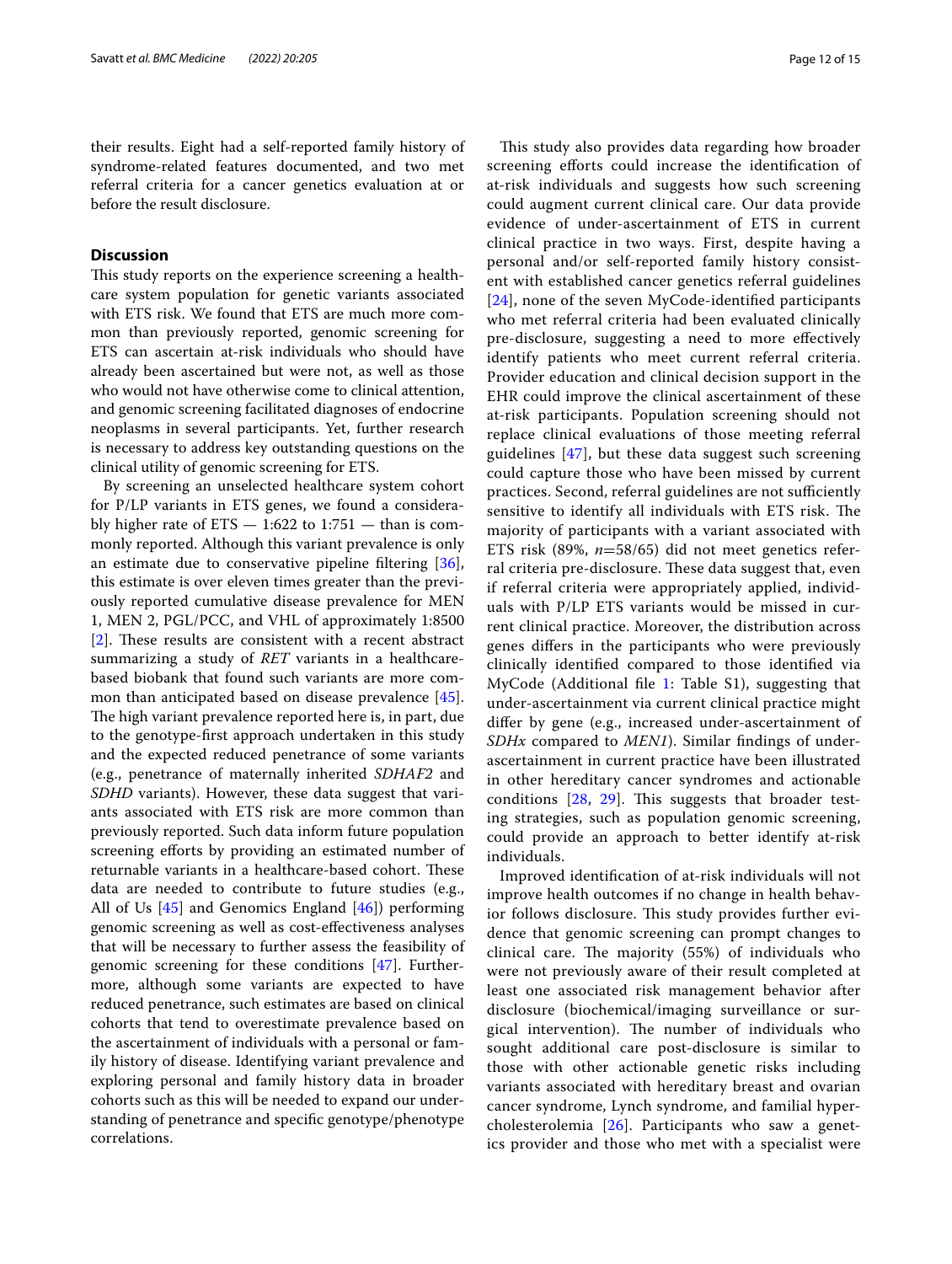more likely to complete recommended risk management compared to those who did not meet with these providers. It is not clear whether genetic counselors and/or specialists facilitated the performance of recommended risk management or whether individuals who chose to meet with a genetic counselor and/or specialist are more engaged in health care generally, or more likely to complete recommended follow-up due to other factors. Follow-up with a PCP was not associated with the performance of risk-related management behaviors post-disclosure. With the EHR data available, it is unclear whether this is because PCPs did not recommend risk-related management or if patients did not act on such recommendations. Future studies should continue to explore facilitators and barriers to patient follow-up to determine how best to facilitate the complementary roles PCPs, genetic counselors, endocrinologists, and other specialists can play in communicating and coordinating risk management for individuals with a P/LP ETS variant.

The diagnosis of MTC in eight of nine participants who underwent post-disclosure thyroidectomy illustrates the promise of population screening for genetic disease risk to inform care and enable diagnoses. It may be that there is particular utility in screening populations for *RET* variants and that additional interventions to encourage thyroidectomies among participants with a *RET* variant are indicated. Or, it may be that these cases represent lead time bias, over-diagnosis, and over-treatment. Resolving this question will require larger, longitudinal studies designed to elucidate the impact of population genetic screening on morbidity and mortality. Such studies can also investigate whether to alter risk management recommendations for individuals ascertained from population-based cohorts [\[47](#page-14-29)]. For example, if further studies support that thyroidectomy in patients with *RET* variants identifed via genomic screening leads to over-diagnosis, perhaps a stepped approach to risk management in adults that begins with calcitonin screening and imaging to determine whether to proceed to thyroidectomy in asymptomatic individuals with *RET* variants could be considered. Biochemical screening may offer a less burdensome management behavior that can enable earlier diagnoses in those identifed to have genomic ETS risk via broader screening. Further studies will be needed to resolve this question, explore additional factors that might be important when determining individualized risk management (e.g., age, specifc variant detected), and generate evidence to determine the appropriateness of altering care in those receiving *RET* results in broader populations. Until such studies are completed, care based on current guidelines represents the conservative approach.

Two limitations of this study are the small sample size and short follow-up time, which limit our ability to determine factors associated with post-disclosure risk management through bivariate analyses, our capacity to use more sophisticated modeling, and our ability to evaluate long-term outcomes of disclosure and follow-up care. The small number of participants receiving *MEN1* and *VHL* variants limits our capacity to draw conclusions about the disclosure of variants in those genes.

Furthermore, personal history, self-reported family history, and post-disclosure risk management relied on data available in the Geisinger EHR which has its limitations as a data source. Personal history of ETS based on the EHR might not include all such diagnoses if a patient receives care outside of the system. Self-reported family history might be incomplete for some patients since capture and recording of these data vary (e.g., 21% of participants had a pedigree while the remaining only had family history data in the EHR). As such, relying on EHR data might lead to underestimates of relevant personal and family history [\[29](#page-14-31)]. Additionally, post-disclosure risk management relied on documentation of management in the EHR which, again, fails to capture care that occurs outside of the system. This could lead to an underestimate of the impact of these results on care and diagnoses. Finally, while we attempted to determine if the risk management behaviors were clearly attributed to the disclosure of the genetic variant identifed, the indication for surveillance was not always clearly documented in the EHR. Future studies that include EHR data as well as other data sources, including patient-reported care information could further determine the clinical impact of these genetic results.

Other genes (e.g., *SDHA*, *MAX*, *TMEM127*, *PRKAR1A*) associated with ETS risk were not included in this analysis since they were not being disclosed to MyCode participants at the time of the study. Additionally, genes that have clinical presentation and management that are not primarily endocrine tumor syndrome focused (e.g., *PTEN* with risks for thyroid cancer as well as risks for neurodevelopmental disorders, colorectal, breast, and endometrial cancers) were also excluded.

It is unclear if these fndings will be generalizable to more racially and ethnically diverse cohorts, to other healthcare systems, or to the general population. Additional studies, including those with longer follow-up, those that compare rates of phenotypes to variant-negative and clinically ascertained individuals, and those that combine data from multiple, diverse cohorts, are needed to explore P/LP variant prevalence and penetrance in unselected cohorts, clinical utility and outcomes of genomic screening, cost-efectiveness of result disclosure, and care, and determine factors that are associated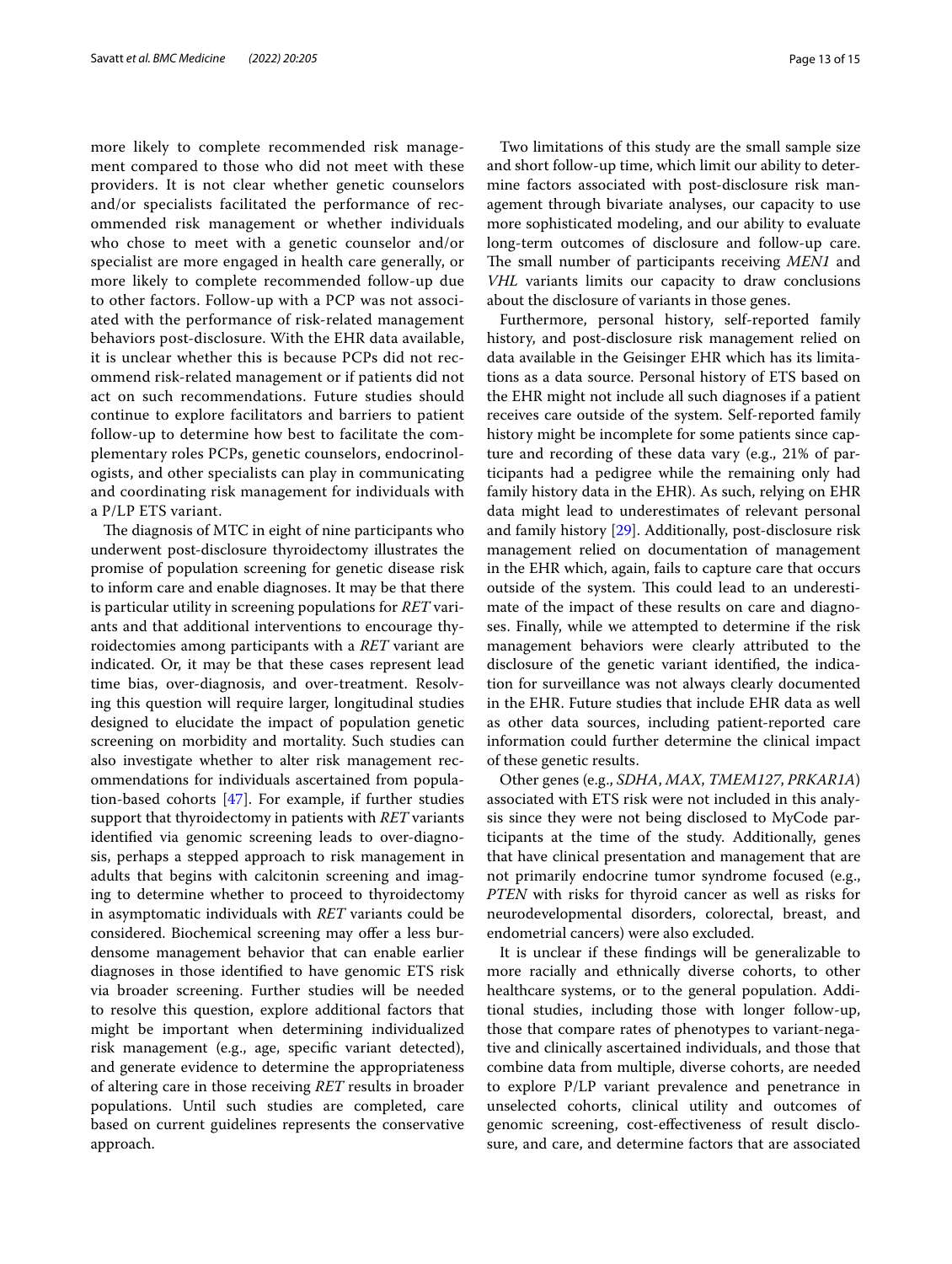## **Conclusion**

Despite the need for additional studies to fully understand the clinical utility and outcomes of genomic screening for ETS, this work demonstrates that screening healthcare populations can enable the detection of individuals at genetic risk for ETS, lead to uptake of risk management, and facilitate relevant clinical diagnoses.

#### **Abbreviations**

EHR: Electronic health record; ETS: Endocrine tumor syndrome; GIST: Gastrointestinal stromal tumor; GSC: Genomic screening and counseling program; MEN 1: Multiple endocrine neoplasia type 1; MEN 2: Multiple endocrine neoplasia type 2; P/LP: Pathogenic/likely pathogenic; PCP: Primary care provider; PGL/PCC: Hereditary paraganglioma and pheochromocytoma syndrome; PRIMUS: Pedigree reconstruction and identifcation of the maximally unrelated set; *SDHx*: *SDHB*, *SDHC*, *SDHD*, *SDHAF2*; VHL: Von Hippel-Lindau syndrome.

## **Supplementary Information**

The online version contains supplementary material available at [https://doi.](https://doi.org/10.1186/s12916-022-02375-4) [org/10.1186/s12916-022-02375-4](https://doi.org/10.1186/s12916-022-02375-4).

<span id="page-13-9"></span>**Additional fle 1: Table S1.** Details of Participants Identifed Via MyCode and Participants Previously Clinically Identifed Stratifed by Variant. \*Families based on genetic-relatedness data. **Table S2.** Participants Identified Via MyCode Meeting Cancer Genetics Referral Criteria. <sup>a</sup>The American College of Medical Genetics and Genomics and National Society of Genetic Counselors publication summarizing cancer genetics referral guidelines states that a referral for cancer genetics should be considered for probands with a personal history of renal cancer before age 50 or a frst degree relative with such a history. While SDHB is not listed in the example conditions that could be associated with such a history in those guidelines, SDHB has been associated with renal cancer risk since the 2000s and, as such, has been on renal cancer genetic testing panels for some time. As such, the genetic counselor reviewers counted this as meeting referral criteria for cancer genetics evaluation.

#### **Acknowledgements**

The authors would like to acknowledge the MyCode participants and the Genomic Screening and Counseling Program team members that make this work possible. We would also like to acknowledge our colleague Dr. Timothy L. Lindemann for his thoughtful comments that helped inform this work and Drs. Matthew Oetjens and Hermela Shimelis for their guidance controlling for genetic relatedness in variant prevalence estimates.

#### **Authors' contributions**

AB2 and ACS lead the MyCode genomic screening and counseling program. AB2 and JMS designed the study. AB2 supervised all aspects of the analysis and manuscript preparation. JMS, NMO, and GMT reviewed electronic health records for evidence of personal and self-reported family history of conditionspecifc features, post-disclosure risk management, and post-disclosure diagnoses. JMS and AB2 evaluated participants' personal and family histories to determine if the participant met established referral guidelines. AB1 completed the analysis to provide variant prevalence estimates that accounted for genetic relatedness. WSM completed all other statistical analyses. JMS drafted the initial manuscript. AB1, MAK, MLGH, JM, NCP, MMA, MSW, NMO, GMT, ACS, and AB2 contributed to the review and revision of the manuscript. The authors read and approved the fnal manuscript.

#### **Funding**

Regeneron Genetics Center funds the cost of MyCode recruitment and exome sequencing. The Genomic Screening and Counseling Program and this study are funded through institutional support from Geisinger.

#### **Availability of data and materials**

Some or all datasets generated during and/or analyzed during the current study are not publicly available but are available from the corresponding author on reasonable request.

#### **Declarations**

#### **Ethics approval and consent to participate**

This work, including MyCode participation, result disclosure, and the research outlined, is approved by the Geisinger Institutional Review Board (IRB 2006- 0258 and 2016-0229). Informed consent was obtained from all participants.

## **Consent for publication**

Not applicable.

#### **Competing interests**

JMS, NMO, GMT, WSM, MAK, AB1, MLGH, JM, NCP, MMA, and MSW have nothing to declare. ACS receives grant funding (8/20/2019-7/31/2024) from the NIH All of Us Research Program's Genetic Counseling Resource in her role as Chair to the Genetic Counseling Resource Advisory Board. AB2 receives compensation as an editorial board member for the *Journal of Genetic Counseling* and has an equity stake in MeTree and You, Inc.

#### **Author details**

<sup>1</sup> Genomic Medicine Institute, Geisinger, Danville, PA, USA. <sup>2</sup> Autism & Developmental Medicine Institute, Geisinger, Lewisburg, PA, USA.<sup>3</sup> Endocrinology, Diabetes, and Metabolism, Geisinger, Danville, PA, USA. 4 Geisinger Commonwealth School of Medicine, Scranton, PA, USA.<sup>5</sup>Otolaryngology, Geisinger, Danville, PA, USA. <sup>6</sup> Heart and Vascular Institute, Geisinger, Danville, PA, USA.

#### Received: 28 March 2022 Accepted: 12 April 2022 Published online: 07 June 2022

#### **References**

- <span id="page-13-0"></span>1. McKusick-Nathans Institute of Genetic Medicine, Johns Hopkins University. [cited November 19, 2021]. Available from:<https://omim.org/>.
- <span id="page-13-1"></span>2. Welander J, Söderkvist P, Gimm O. Genetics and clinical characteristics of hereditary pheochromocytomas and paragangliomas. Endocr Relat Cancer. 2011;18(6):R253–76.
- <span id="page-13-2"></span>3. Norton JA, Krampitz G, Jensen RT. Multiple endocrine neoplasia: genetics and clinical management. Surg Oncol Clin N Am. 2015;24(4):795–832.
- <span id="page-13-3"></span>4. Thakker RV, Newey PJ, Walls GV, Bilezikian J, Dralle H, Ebeling PR, et al. Clinical practice guidelines for multiple endocrine neoplasia type 1 (MEN1). J Clin Endocrinol Metab. 2012;97(9):2990–3011.
- <span id="page-13-4"></span>5. Wells SA Jr, Asa SL, Dralle H, Elisei R, Evans DB, Gagel RF, et al. Revised American Thyroid Association guidelines for the management of medullary thyroid carcinoma. Thyroid. 2015;25(6):567–610.
- <span id="page-13-5"></span>6. Andrews KA, Ascher DB, Pires DEV, Barnes DR, Vialard L, Casey RT, et al. Tumour risks and genotype-phenotype correlations associated with germline variants in succinate dehydrogenase subunit genes SDHB, SDHC and SDHD. J Med Genet. 2018;55(6):384–94.
- <span id="page-13-8"></span>7. Bayley JP, Kunst HP, Cascon A, Sampietro ML, Gaal J, Korpershoek E, et al. SDHAF2 mutations in familial and sporadic paraganglioma and phaeochromocytoma. Lancet Oncol. 2010;11(4):366–72.
- <span id="page-13-6"></span>8. Pasini B, McWhinney SR, Bei T, Matyakhina L, Stergiopoulos S, Muchow M, et al. Clinical and molecular genetics of patients with the Carney-Stratakis syndrome and germline mutations of the genes coding for the succinate dehydrogenase subunits SDHB, SDHC, and SDHD. Eur J Hum Genet. 2008;16(1):79–88.
- <span id="page-13-7"></span>9. Else T, Greenberg S, Fishbein L. Hereditary paraganglioma-pheochromocytoma syndromes GeneReviews: University of Washington; 2008. [updated Updated 2018 Oct 4. Available from: [https://www.ncbi.nlm.nih.](https://www.ncbi.nlm.nih.gov/books/NBK1548/) [gov/books/NBK1548/](https://www.ncbi.nlm.nih.gov/books/NBK1548/)